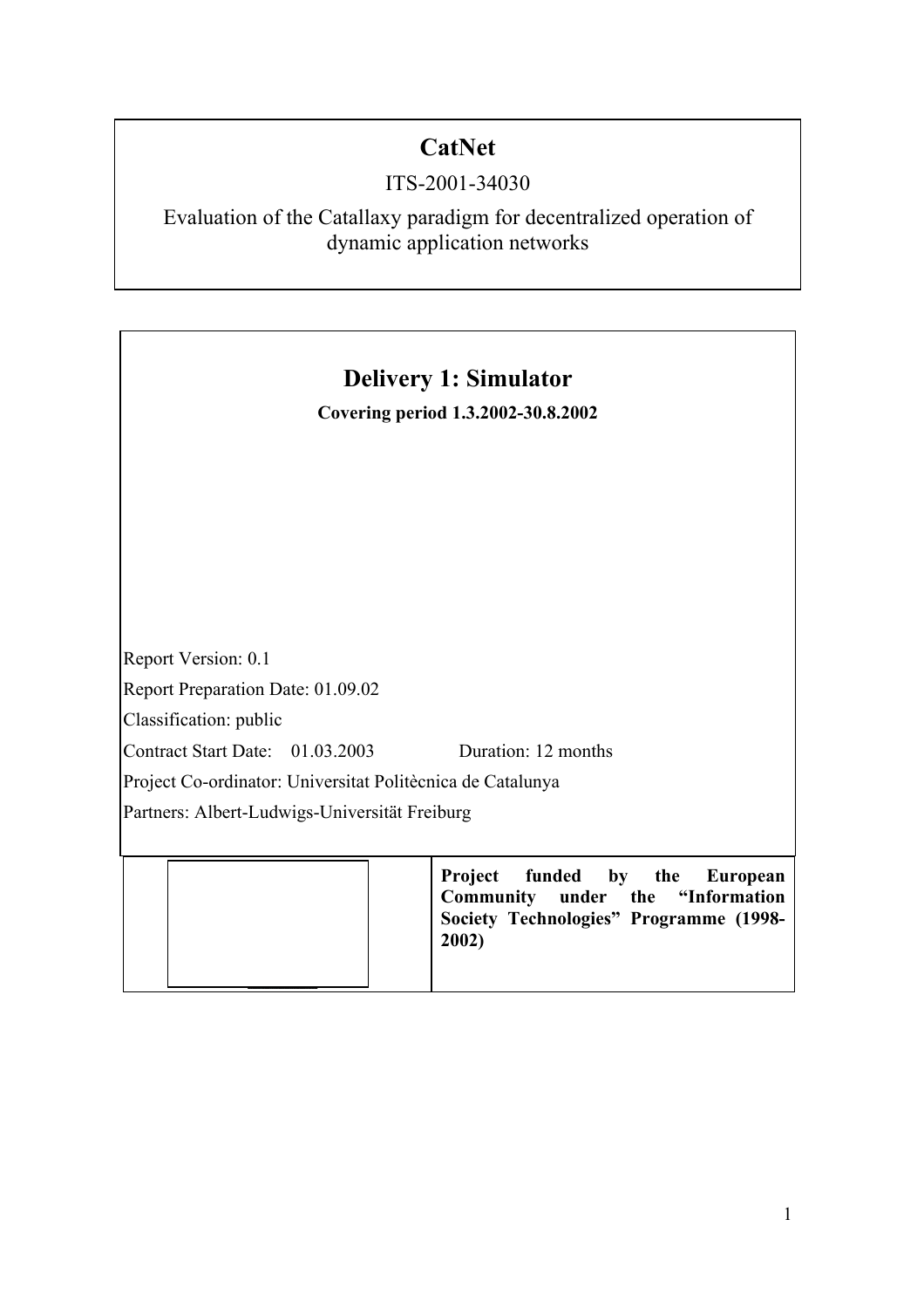## **Table of contents:**

## **Delivery summary sheet**

- 1. Introduction
- 2. Specification and design considerations
- 3. Implementation
- 4. Preliminary results
- 5. Discussion
- 6. Conclusions

References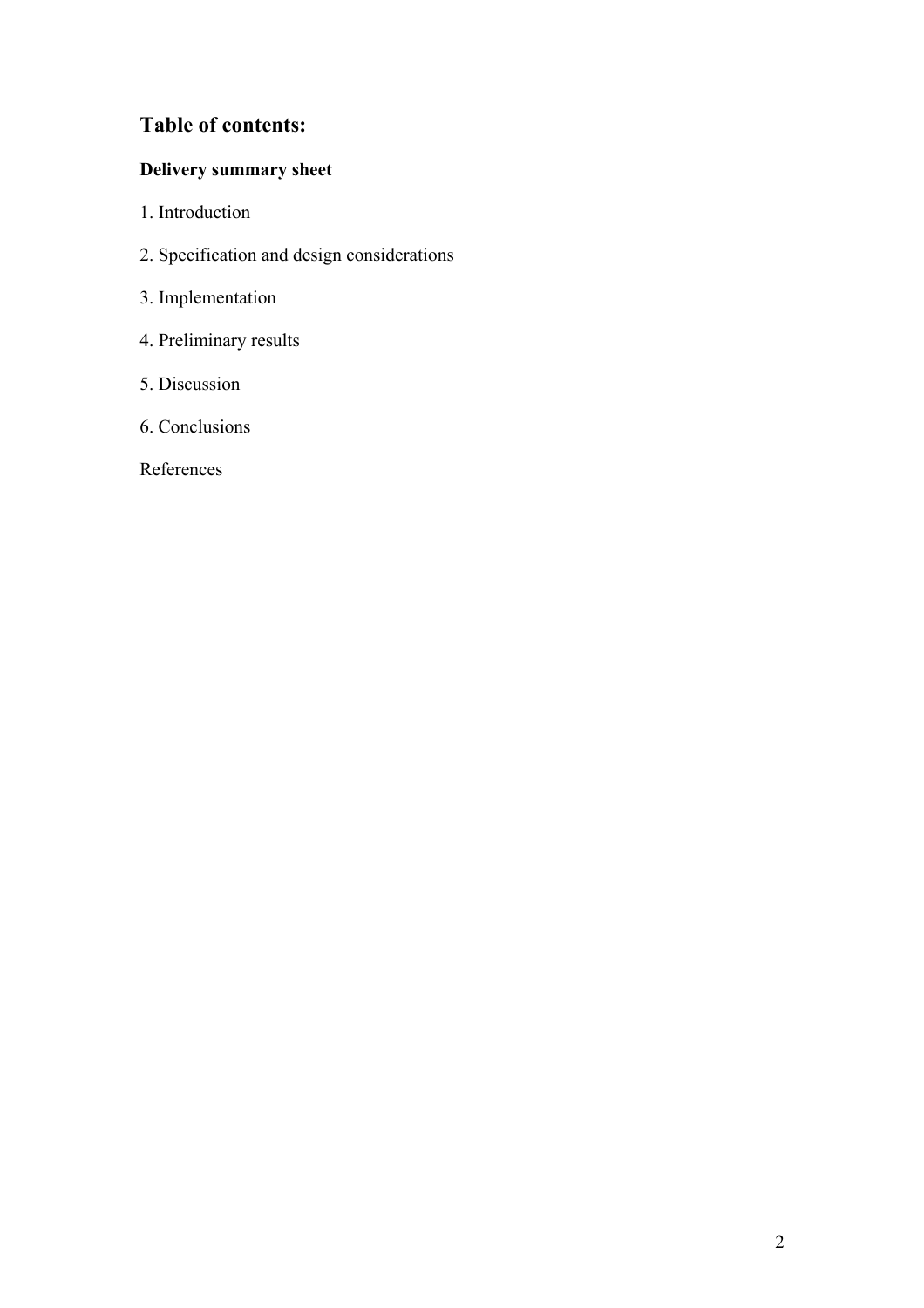### **DELIVERABLE SUMMARY SHEET**

Project Number: ITS-2001-34030

Project Acronym: CatNet

Title: Evaluation of the Catallaxy paradigm for decentralized operation of dynamic application networks

Deliverable N°: 1 - Simulator

Due date: 08/2002

Delivery Date: 09/2002

Short Description:

We describe a simulator for a generic application layer network (ALN). This ALN simulator is implemented on top of the JavaSim network simulator. It can be configured to simulate a specific ALN, such as a content distribution network or peerto-peer network. Different agent types can be instantiated, namely clients, resource agents, and service agents. Network resources such as service access, bandwidth and storage are coordinated in the network.

The CATNET simulator employs two main control mechanisms for network coordination: a "baseline" control mechanism and a "catallactic" control mechanism. The baseline control mechanism computes the resource allocation decision in a centralized service/resource provider. The catallactic control mechanism has the characteristic that its resource allocation decisions are carried out by self-interested agents with only local information about the environment. Each agent has a resource discovery facility and a negotiation strategy module.

The trace collection of the simulation execution is done via log files for processing at a later stage after the simulation.

Partners owning: Universitat Politècnica de Catalunya

Partners contributed: Albert-Ludwigs-Universität Freiburg

Made available to: Public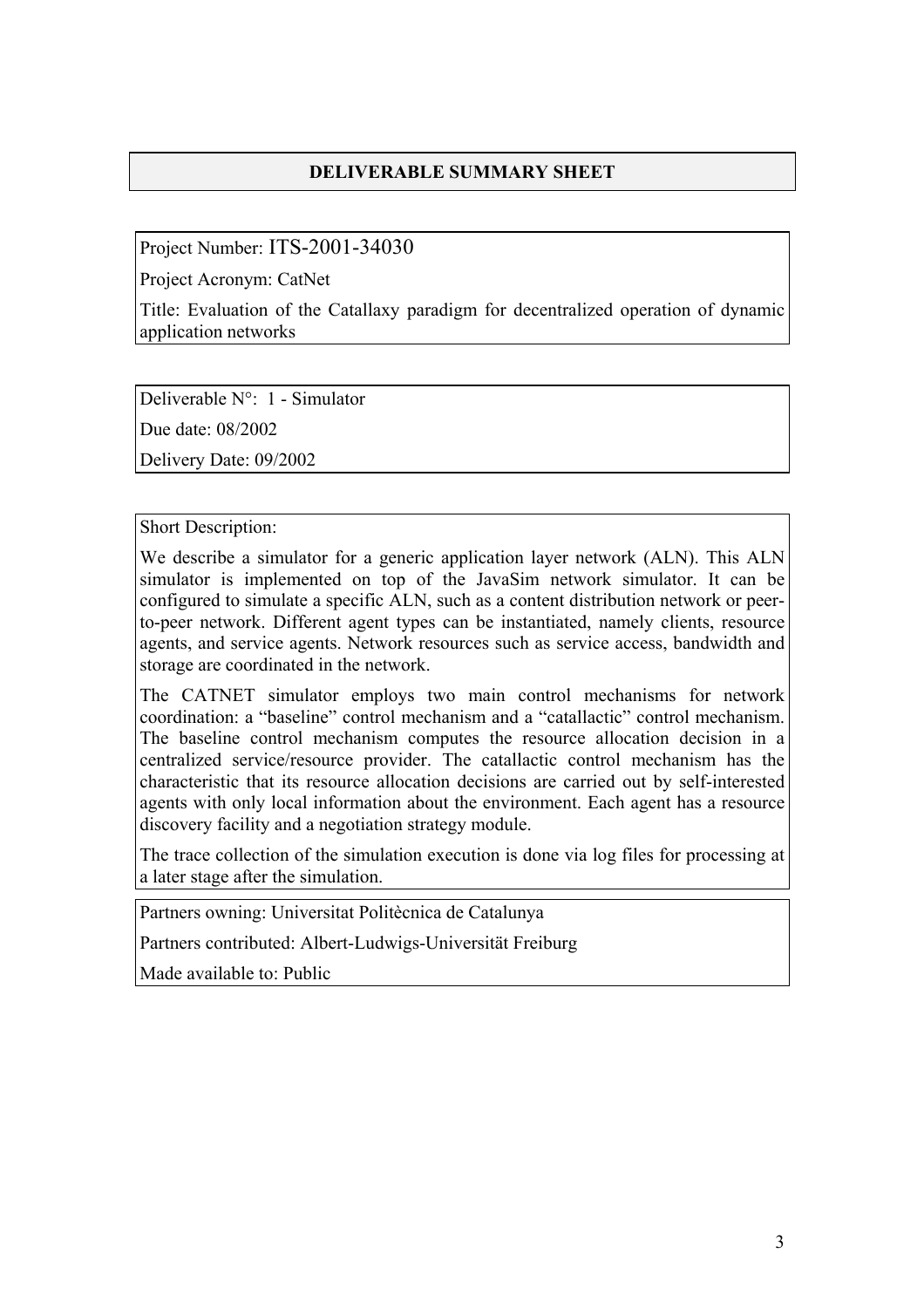### **1. Introduction**

This document describes the development of the CatNet simulator for application layer networks (ALN). Application layer networks such as peer-to-peer networks and content distribution networks obtain increased interest from the research community. Grid technology for distributed processing is another topic closely related to this area. The intention of the CatNet simulator is to be a simulator for such application layer networks with the possibility to evaluate different resource allocation resp. network control strategies.

The purpose of application layer networks is to provide a infrastructure for distributed demand and supply of data or computation services for applications. The provisioning of these services is constrained by the scarcity of network resources, e.g. storage, bandwidth, or CPU cycles. To provide an optimal service allocation on the application layer, the deployment and allocation of the network resources has to be optimised. Optimization criterions can be based on economic cost efficiency, technical performance measures or a combination of these. In this deliverable, our goal is to develop a simulator, which allows to experimentally compare two main resource allocation strategies: A centralized approach in which decisions are taken centrally and a decentralized approach, where local agent negotiate resources using economic models.

### **2. Specification and design consideration**

## **2.1 Selection of the network simulator**

The design of an simulator for the application layer of a computer network bases on the availability of an implementation of the lower layer's communication protocols. There are a number of network simulators, which could be used as basis for the CatNet simulator. We evaluated two known network simulators to decide on top of which one the CatNet simulator will be implemented.

### **2.1.1 JavaSim**

JavaSim is a component-based, compositional simulation environment [2]. It has been built upon the notion of the autonomous component programming model. Similar to COM/COM+, JavaBeans™, or CORBA, the basic entity in JavaSim is components, but unlike the other component-based software packages/standards, components in JavaSim are autonomous.

For the purpose of network modelling and simulation, Javasim defines on top of the autonomous component architecture a generalized packet switched network model. The model defines the generic structure of a node (either an end host or a router) and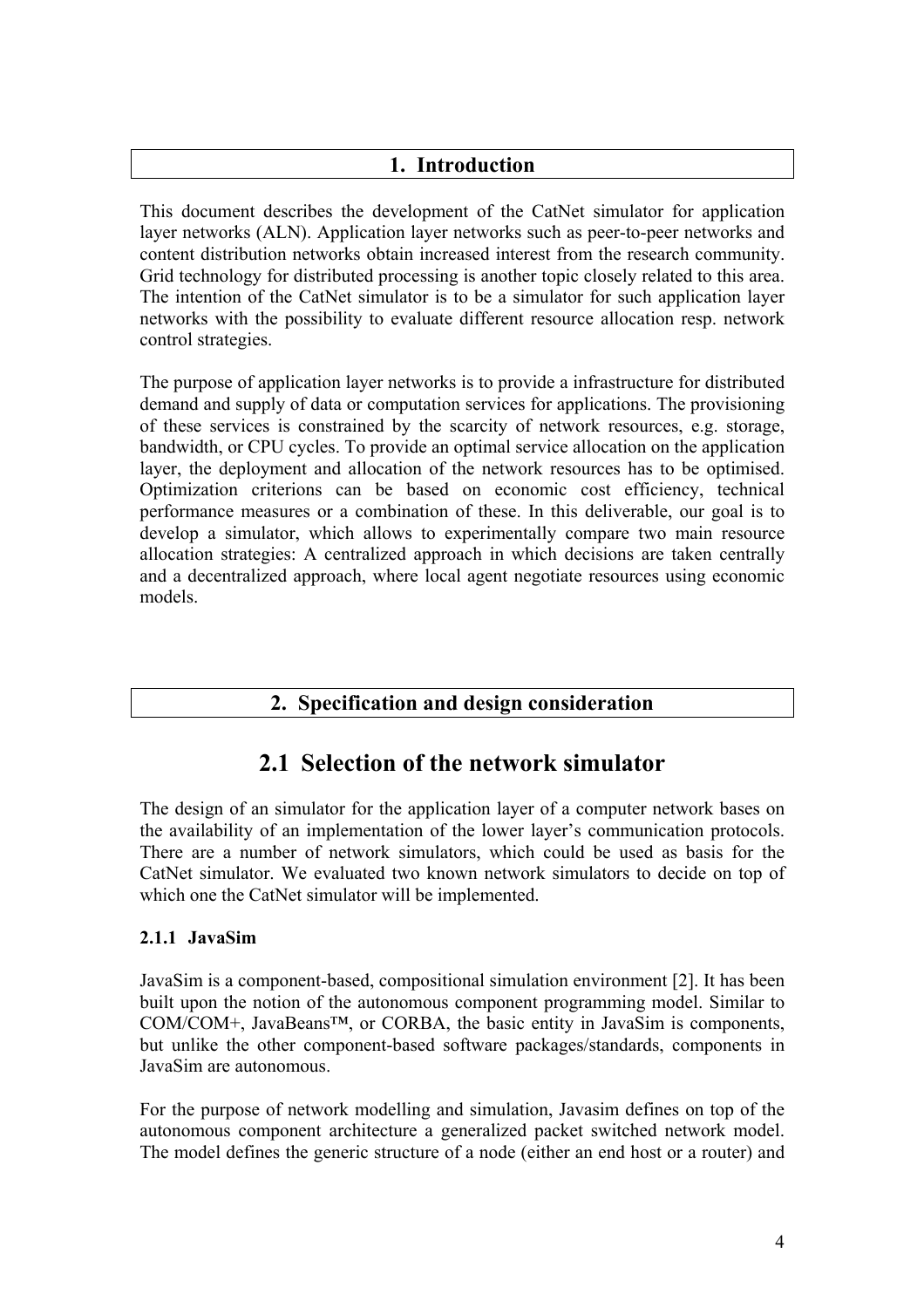the generic network components, both can then be used as base classes to implement protocols across various layers.

JavaSim is developed and maintained by a research group of the State University of Ohio.

One of the important characteristics of JavaSim is that it has been developed entirely in Java. This feature makes reuse of earlier developed code of the project partners easy.

#### **2.1.2 ns-2 network simulator**

Ns-2 is a discrete event simulator targeted at networking research [4]. Ns-2 provides substantial support for simulation of TCP, routing, and multicast protocols over wired and wireless (local and satellite) networks. It is a widely used tool for research in networks.

The main drawback we found by our own experimental work is the scalability of ns-2, which can lead to memory problems when simulating large network topologies, as in the CatNet project.

#### **2.1.3 Choice of Javasim**

We have identified the following main advantages of JavaSim over ns-2:

- 1. Performance. In [2] JavaSim is compared with ns-2. It is shown that especially for large network topologies the performance of JavaSim is more robust than ns-2.
- 2. Portability. JavaSim has been developed entirely in Java. This makes JavaSim a truly platform-neutral environment.
- 3. Reusability. Java code developed in this project could be reused in middleware for real distributed applications.

We have implemented the CatNet simulator of the application layer network on top of the JavaSim network simulator.

## **2.2 Definitions of terms**

**Client:** a computer program on a certain host, which needs access to a network service to fulfil its design objectives. The Client (C) tries to access that "service" at an arbitrary location within the computer network, use it for a defined time period, and then continues with its own program sequence. Client programs run on a connected network "resource". An example for a client would be a word processor program, which needs to generate an PDF-version of a text. In this case, the client goes through the following sequence. It (1) searches a "PDF conversion"-service in the network,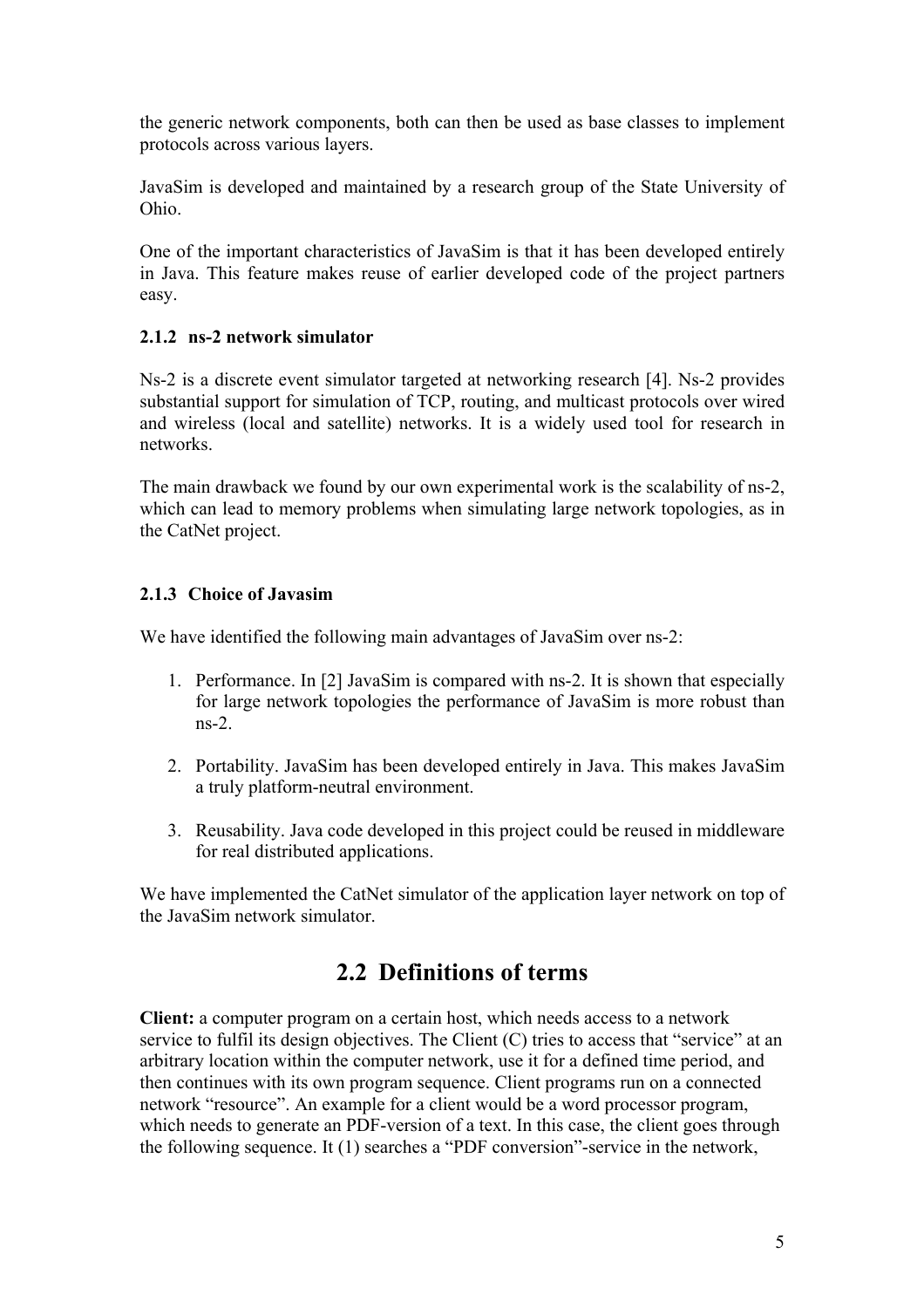then (2) negotiates for its use, (3) sends the original text, (4) receives the PDF version, (5) pays for service usage and (6) continues with whatever the user commands.

**Service:** an instantiation of an abstract and general application function, embodied in a computer program. An example would be the "PDF conversion" service as a computer program provided by the original manufacturer or a third party. A client that wants to access a service needs in fact to address one instance of the service, a service copy.

**Service Copy:** one instance of the "service". The service copy (SC) is hosted on a "resource" computer, which provides both storage space and bandwidth for the access of the service.

**Resource:** a host computer, which provides a limited number of storage space and access bandwidth for computer programs. Resources (R) are connected to each other via dedicated network connections. For simplicity in simulation, the CatNet resources provide both storage and bandwidth in an equal number of "service slots". Each service slot provides reserved space of both resource types for one service copy.

**Network Connections:** These connections are intended to be of equal length and thus of equal transmission time and costs. In the simulator they are set up in a script which builds up the simulation scenario.

## **2.3 The Application Scenario and Market Model**

As an application scenario example we consider the distributed provisioning of Adobe's Acrobat (for creating PDF files) as a web service in an Akamai-like application layer network (data grid). Here, word-processor client programs would address the nearest/cheapest Acrobat service instance in order to create PDF files. The overall objective in the network would be (a) to always provide access to Acrobat service, such that a minimum number of service demands has to be rejected, and (b) to optimize network parameters such as provisioning costs and network communication.

#### **2.3.1 The Dynamic Process of the service market**

For accessing a service, the client needs to address a specific service copy, allocate it for the time period needed and release it again afterwards. Which service copy the client addresses and allocates is a two-step process.

#### **2.3.1.1 Addressing the service\_copy**

One mechanism variant to address a service copy is a Gnutella-like routing algorithm. The client sends out a Call-for-proposal (cfp) message on its network connections to the next resource host. This host either provides a service copy of the requested type or not. If a service copy is available, the resource routes the request to the service copy (SC). The SC calculates an access price and sends a propose message back. If no service copy is available, the resource routes the cfp message further on to the next connected host, increasing the message hop counter by one. If the hop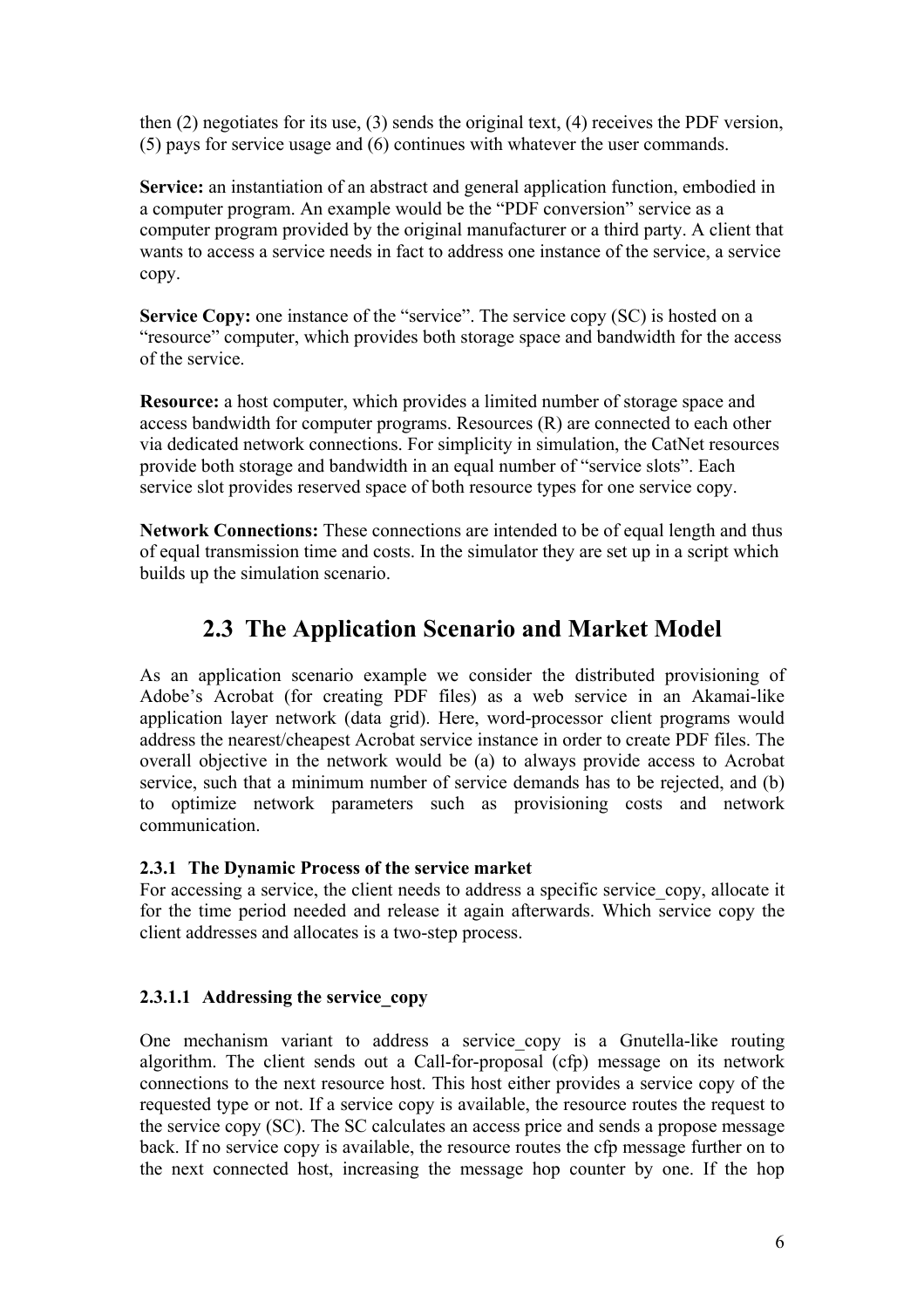counter exceeds a given number, the message is discarded. The emitting client employs a time limit after which it decides to access one service copy out of the received answers.

The second mechanism employs a dedicated service coordinator ("master service copy", MSC), which is known by the SC of that service type. The cfp message is sent by the clients, who do not know about the infrastructure, again via the resources to any SC. The SC then relays the cfp to the MSC. The MSC knows where all service copies are held and their allocation schemes. In addition, it is able to compute the costs of providing a service and sends back a propose message revealing the "cheapest" SC to the client. The client will then "choose" the best SC from this oneitem list.

#### **2.3.1.2 Allocating the service\_copy**

If the client has decided which service copy to access, it will send an accept message to that SC for allocating some timeslot in the future. The SC holds a timetable containing the information about when it is already allocated and it will only negotiate for any empty timeslots. Contracts have to be fulfilled; a re-negotiation of allocations is out of the project's scope.

#### **2.3.2 Negotiation and dynamic prices**

Starting with demand and supply prices given in an input data script, the prices will change according to the following scheme: Clients will always choose any cheapest available service copy from the list constructed by received propose messages. A reservation price does not exist. Service copies will lower their initial offer price by 1 money unit if having send a propose message back and not having received an accept message in return. They will raise their initial offer price by 1 money unit after an offer has been accepted.

Resources will charge a fixed fee for bandwidth and storage to the SC price for the client. This price is increased by 1 for every resource (hops) in the connection chain, so that more distant SCs cost more than nearer ones even if their access price is the same.

#### **2.3.3 Relocating service copies in the storage market**

If a SC has been turned down several times (having answered with propose messages but never received an accept), demand and offer are no longer in equilibrium and the situation yields no utility gain for the SC anymore. In this case, the SC will be actively or passively relocate to another resource host.

In the decentralized approach, according to the majority of received messages, measured by incoming connection, the service\_copy will send a cfp to the connected resource host and ask for a free slot. If that target resource is fully occupied, the SC will ask the second-often relay of request messages and so on. In the end, the SC opens up a new instance at the target resource host and deletes the old instance. The overall effect is that SCs move (themselves) around the network in the physical direction of the demand.

In a centralized approach, a "resource network coordinator" (RNC) exists. The SC wanting to relocate sends a cfp to that coordinator (who may also be a "master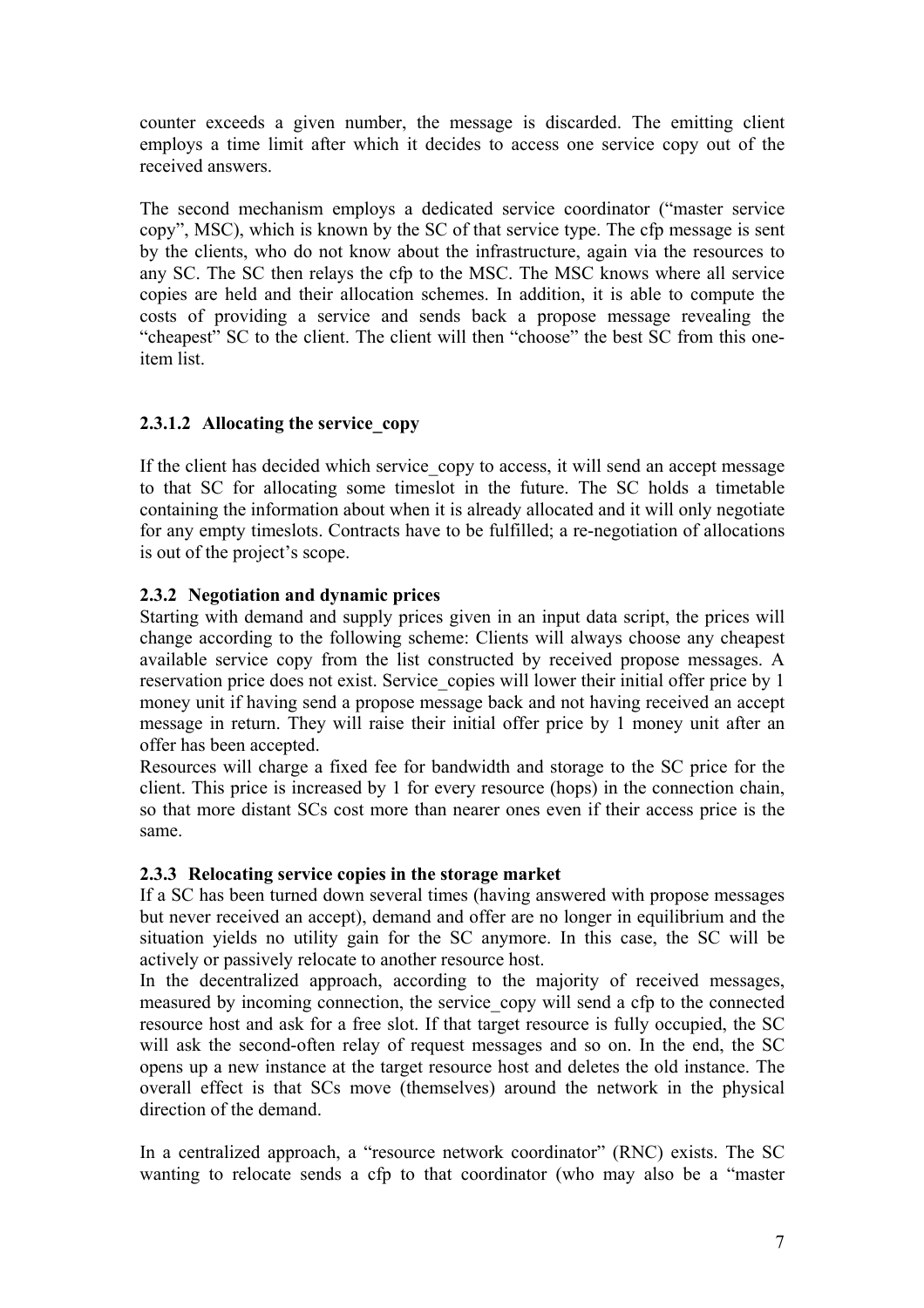resource"), and it will be answered by a propose message which tells where to establish a new SC.

The costs of the relocating process of a SC, however, are not regarded in the project's economic model for service access or resource usage.

#### **2.3.4 Negotiation protocol**

The objects of the CatNet simulator communicate by message flows concerning addressing, negotiation and fulfilment resp. money flows. This section outlines the communication protocols implemented between Clients, Service Copies, and Resources.

#### **2.3.4.1 Message Flow**

We consider two independent markets: The market for access of the application service ("service-market") and the market for resource slots, representing storage and bandwidth ("storage-market").

The messaging protocol to contemplate the storage market proceeds as follows. The Service Copy calls for a proposal for storing itself on the resource. After a bargaining procedure (*call for proposal, reject, proposal, accept, confirm)* the Service\_Copy will be hosted by the Resource (or not).

In the service market, the Resource will now be able to bargain with potential clients. After having reveived a *confirm/accept* by the client the Service\_Copy approves service transmitting to the resource agent *(approve service providing*) and the transmission may begin (*provide\_service*). Figure 1 shows this behavior. Money Flows shall take place after each transaction or after each period of time, respectively. Tracing of messages shall take place after each message. Both are not shown in the figure for the sake of clarity.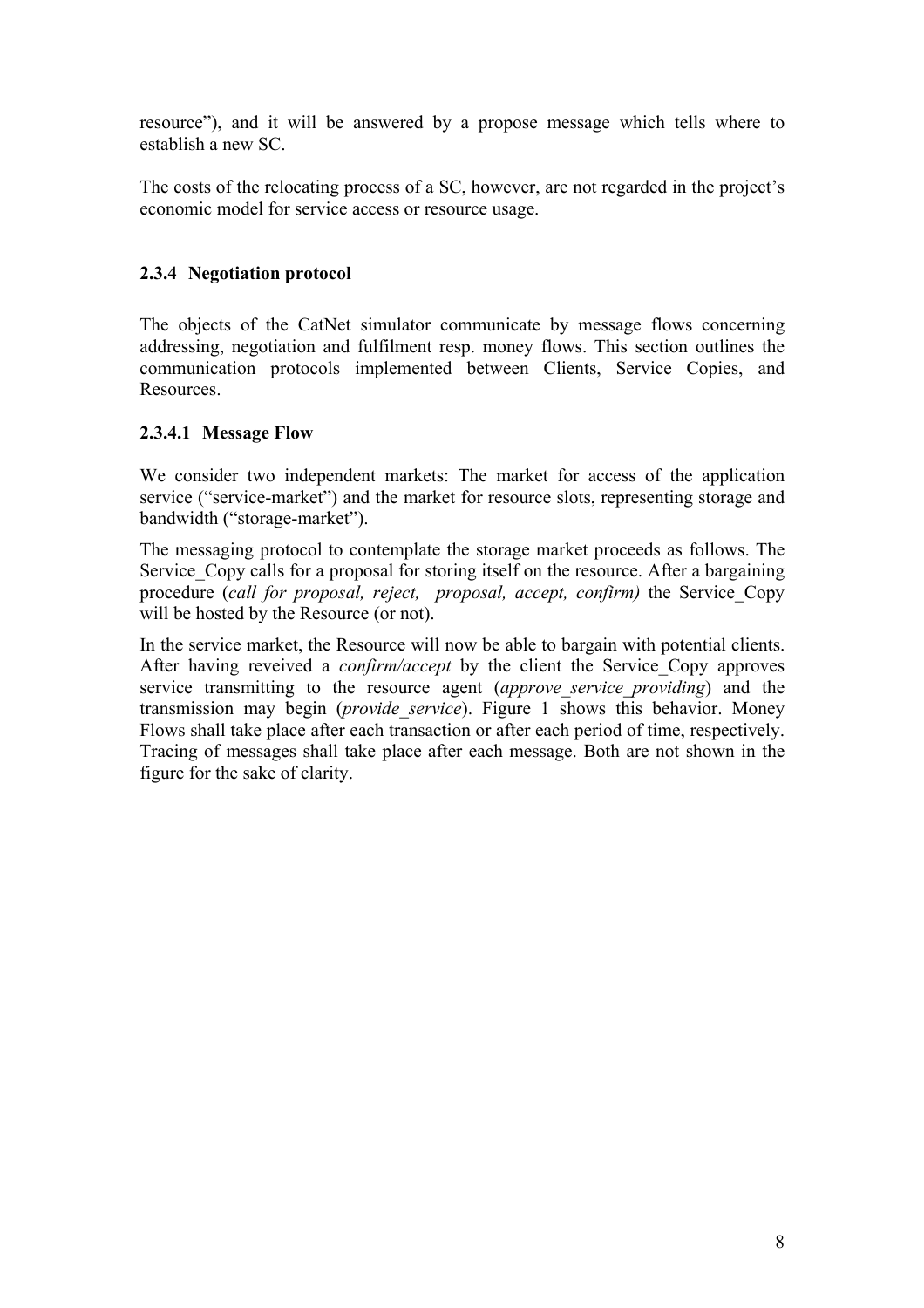

**Figure 1. Sequence diagram of the communication and negotiation.**

### **2.3.4.2 Money Flow**

As resource costs are determining the money flows and several transactions may occur in one single period of time, service costs are accounted per transaction and storage costs per time span. Therefore, money flows in the decentralized approach can be separated in *flow per time* and *flow per transaction*.

The following flows can be identified:

*–per time:*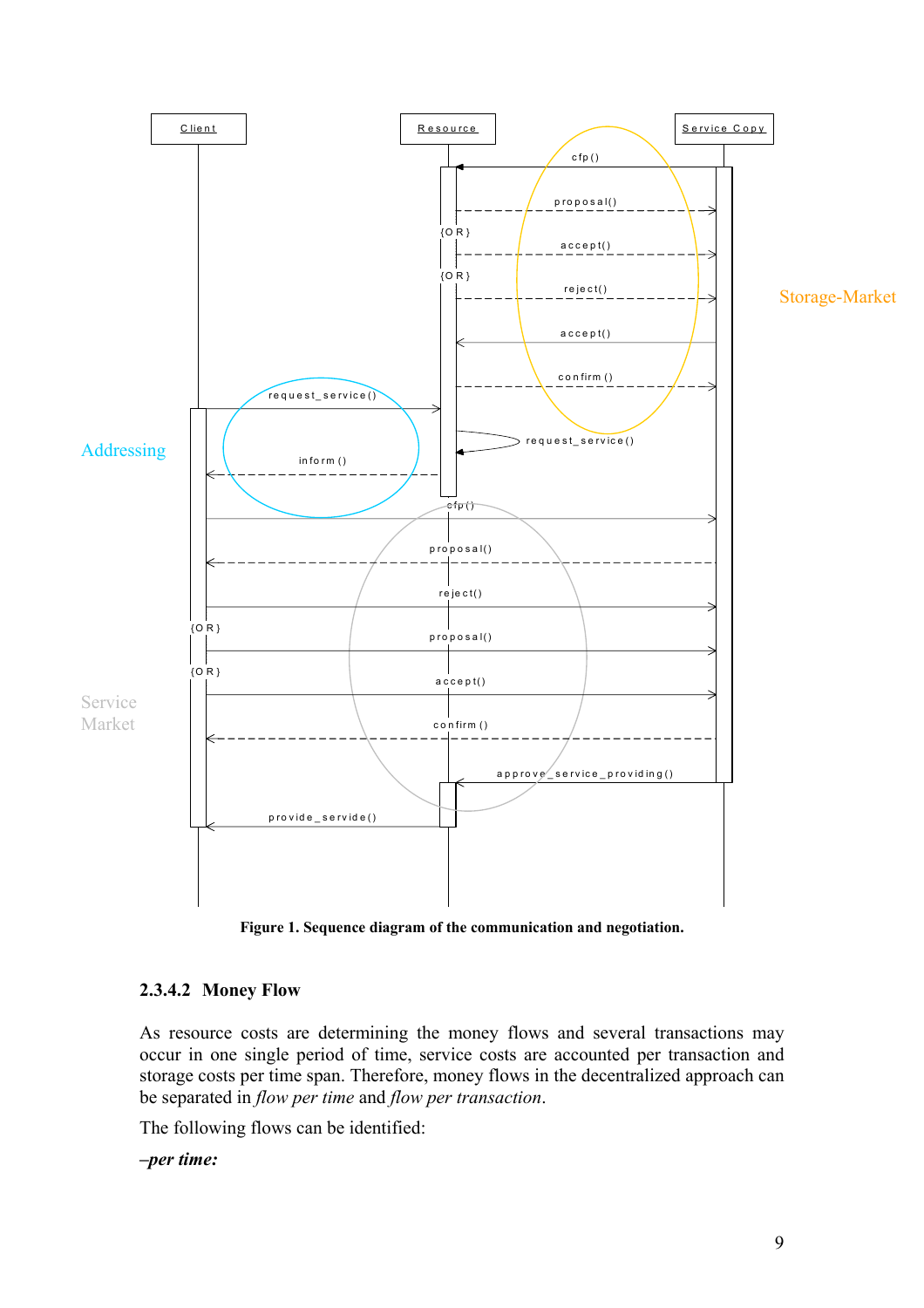| <b>Service Copy <math>\rightarrow</math> Resource</b> (for usage of the storage) |                              |
|----------------------------------------------------------------------------------|------------------------------|
| Service $Copy \rightarrow Service$                                               | (giving profit to principal) |
| -per transaction:                                                                |                              |
| $Client \rightarrow Service Copy$                                                | (for getting the service)    |
| <b>Service Copy <math>\rightarrow</math> Resource</b> (for usage of bandwidth)   |                              |

### **2.4 Trace Collection**

In order to evaluate the data after the simulation and to reconstruct the network configuration, we can both direct the log traces in a file and in a database. In our recent implementation, MySQL is used for logging because of the simplicity of usage, storage and query preparation. In addition, log files are written which allow to process the simulation data in posterior trace analysis.

After launching the simulation, the network configuration is stored into the database and during the bargaining phase additional data is sent to the LOG-Table. Figure 2 shows such the data structure of the log table, which also shows the relations between the several objects in the simulation. The central entity is the LOG-Table, which is joined to other tables. Client2Resource and Resource2Service describe the network and the allocation of services to resources. Relevant data can easily be transmitted, extracted and automatically be analyzed.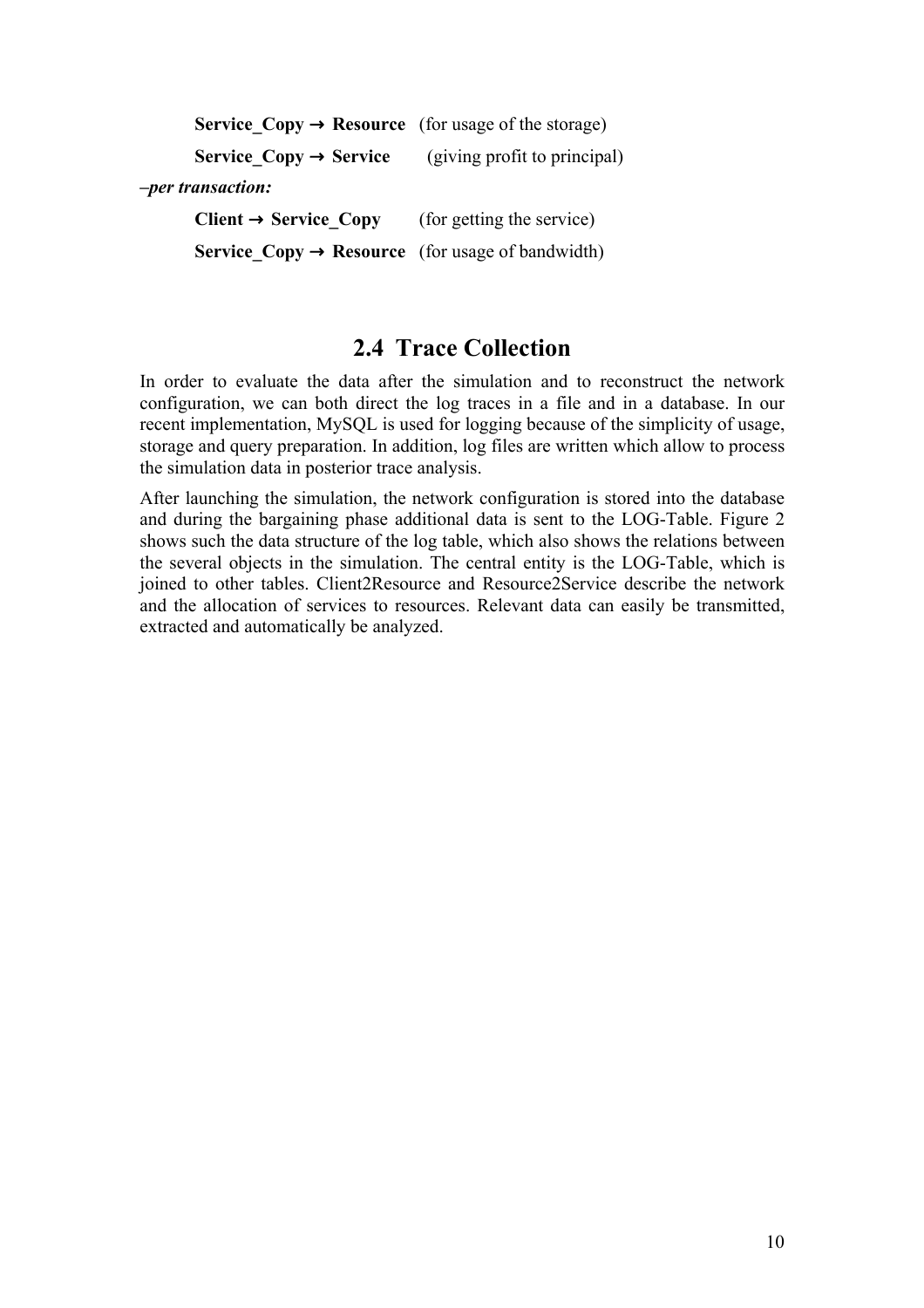

**Figure 2. Model for the trace collection in the CatNet simulator.** 

### **3. Implementation**

The CatNet application layer simulator is implemented on top of the JavaSim network simulator. Both simulators are programmed in Java. The setup of the simulation is done via a Tcl input data file. An example is given in annex 1.

We used JavaDoc for documenting the classes implemented in the CatNet simulator. The documentation on the Java classes and the source code of the simulator is available on http://research.ac.upc.es/catnet.

Figure 3 provides a summary of the packages and class hierarchy in the CatNet simulator.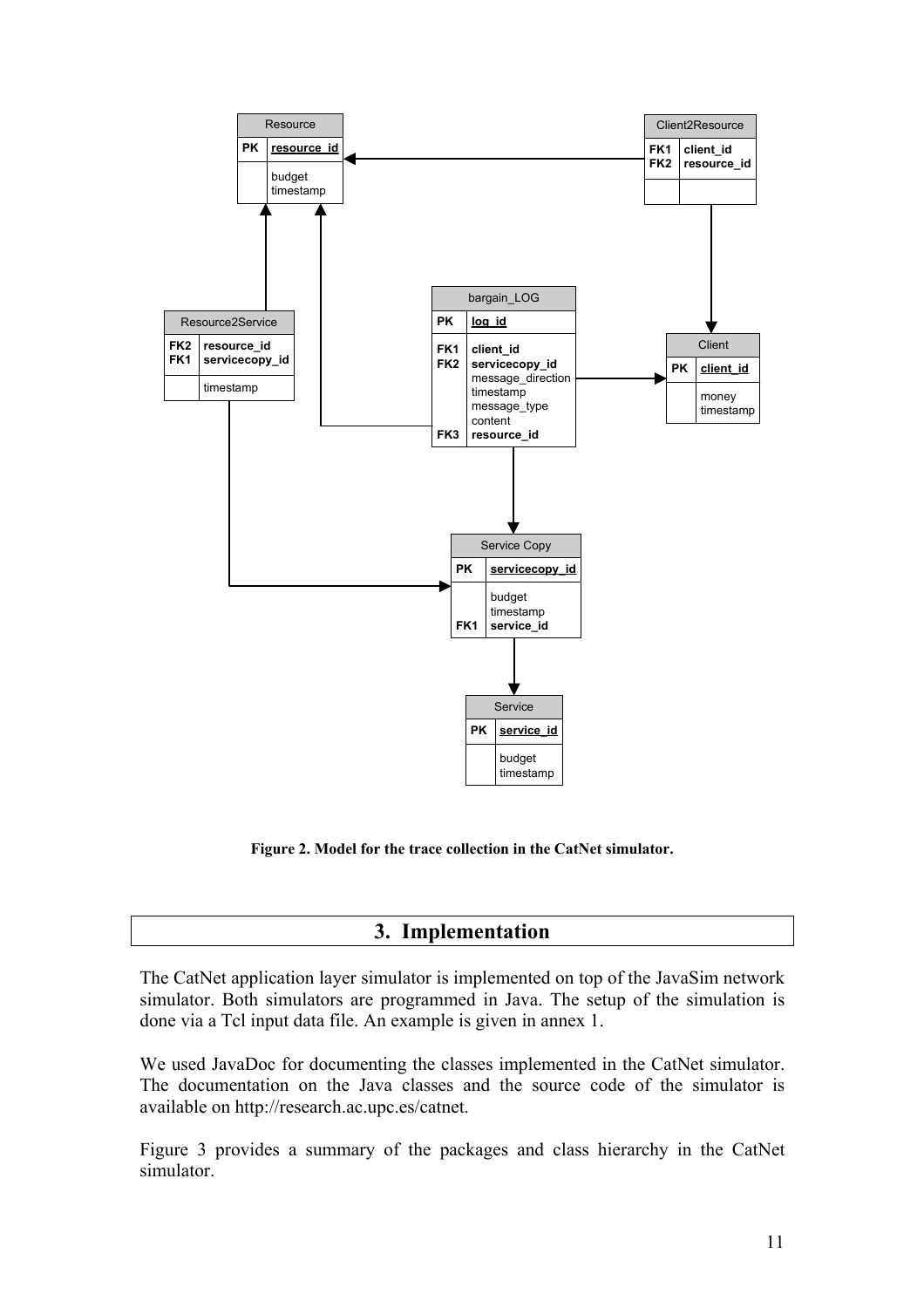In the CatNet simulator, one of the main classes to instantiate agents is the Agent Source class. From this class, the service copy, client, and resource agents are derived.

Each agent contains an instance of a strategy class, which governs the negotiation between the agents.

The class Agent Source handles the communication between the agents and contains the methods to interpret the different messages received during the simulation.

In the following the hierarchy for the packages and classes in the CatNet simulator is shown:

#### **Package Hierarchies:**

[catnet.accounting](http://research.ac.upc.es/catnet/javadoc/catnet/accounting/package-tree.html), [catnet.agent](http://research.ac.upc.es/catnet/javadoc/catnet/agent/package-tree.html), [catnet.client,](http://research.ac.upc.es/catnet/javadoc/catnet/client/package-tree.html) [catnet.data,](http://research.ac.upc.es/catnet/javadoc/catnet/data/package-tree.html) [catnet.learning](http://research.ac.upc.es/catnet/javadoc/catnet/learning/package-tree.html), [catnet.learning.stdea](http://research.ac.upc.es/catnet/javadoc/catnet/learning/stdea/package-tree.html), [catnet.negotiation](http://research.ac.upc.es/catnet/javadoc/catnet/negotiation/package-tree.html), [catnet.resource,](http://research.ac.upc.es/catnet/javadoc/catnet/resource/package-tree.html) [catnet.servicecopy,](http://research.ac.upc.es/catnet/javadoc/catnet/servicecopy/package-tree.html) [catnet.strategy,](http://research.ac.upc.es/catnet/javadoc/catnet/strategy/package-tree.html) [catnet.util](http://research.ac.upc.es/catnet/javadoc/catnet/util/package-tree.html), [edu.uah.math.distributions](http://research.ac.upc.es/catnet/javadoc/edu/uah/math/distributions/package-tree.html)

#### **3.1 Class Hierarchy**

- o class java.lang.Object
	- o class java.util.AbstractCollection (implements java.util.Collection)
		- o class java.util.AbstractList (implements java.util.List)
			- o class java.util.ArrayList (implements java.lang.Cloneable, java.util.List, java.util.RandomAccess, java.io.Serializable) o class catnet.util.**[RingArray](http://research.ac.upc.es/catnet/javadoc/catnet/util/RingArray.html)** (implements
				- java.lang.Cloneable)
				- o class java.util.Vector (implements java.lang.Cloneable,
					- java.util.List, java.util.RandomAccess, java.io.Serializable)
						- o class catnet.learning.stdea.**[Genotype](http://research.ac.upc.es/catnet/javadoc/catnet/learning/stdea/Genotype.html)** (implements java.lang.Cloneable, catnet.learning.stdea[.IMutateable](http://research.ac.upc.es/catnet/javadoc/catnet/learning/stdea/IMutateable.html), catnet.learning.stdea.[IRandomizeable](http://research.ac.upc.es/catnet/javadoc/catnet/learning/stdea/IRandomizeable.html), java.io.Serializable)
	- o class catnet.strategy.**[avalanche](http://research.ac.upc.es/catnet/javadoc/catnet/strategy/avalanche.html)** (implements catnet.strategy.[IPricing](http://research.ac.upc.es/catnet/javadoc/catnet/strategy/IPricing.html))
	- o class catnet.data.**[constant](http://research.ac.upc.es/catnet/javadoc/catnet/data/constant.html)**
	- o class catnet.negotiation.**[Conversation](http://research.ac.upc.es/catnet/javadoc/catnet/negotiation/Conversation.html)**
	- o class edu.uah.math.distributions.**[Data](http://research.ac.upc.es/catnet/javadoc/edu/uah/math/distributions/Data.html)**
	- o class catnet.data.**[Debug](http://research.ac.upc.es/catnet/javadoc/catnet/data/Debug.html)**
	- o class edu.uah.math.distributions.**[Distribution](http://research.ac.upc.es/catnet/javadoc/edu/uah/math/distributions/Distribution.html)**
		- o class edu.uah.math.distributions.**[ContinuousUniformDistribution](http://research.ac.upc.es/catnet/javadoc/edu/uah/math/distributions/ContinuousUniformDistribution.html)**
		- o class edu.uah.math.distributions.**[Convolution](http://research.ac.upc.es/catnet/javadoc/edu/uah/math/distributions/Convolution.html)**
		- o class edu.uah.math.distributions.**[NormalDistribution](http://research.ac.upc.es/catnet/javadoc/edu/uah/math/distributions/NormalDistribution.html)**
		- o class edu.uah.math.distributions.**[PoissonDistribution](http://research.ac.upc.es/catnet/javadoc/edu/uah/math/distributions/PoissonDistribution.html)**
	- o class edu.uah.math.distributions.**[Domain](http://research.ac.upc.es/catnet/javadoc/edu/uah/math/distributions/Domain.html)**
	- o class drcl.DrclObj (implements drcl.ObjectDuplicable, java.io.Serializable)
		- o class drcl.comp.Component
			- o class drcl.net.Module
				- o class drcl.inet.application.SUDPApplication
					- o class catnet.agent.**[Agent\\_Source](http://research.ac.upc.es/catnet/javadoc/catnet/agent/Agent_Source.html)**
						- o class catnet.client.**[Client](http://research.ac.upc.es/catnet/javadoc/catnet/client/Client.html)**
						- o class catnet.resource.**[Resource](http://research.ac.upc.es/catnet/javadoc/catnet/resource/Resource.html)**
						- o class catnet.servicecopy.**[ServiceCopy](http://research.ac.upc.es/catnet/javadoc/catnet/servicecopy/ServiceCopy.html)**
						- o class catnet.resource.**[Baseline](http://research.ac.upc.es/catnet/javadoc/catnet/resource/Baseline.html)**
	- o class catnet.accounting.**[Factor](http://research.ac.upc.es/catnet/javadoc/catnet/accounting/Factor.html)** (implements java.lang.Comparable)
		- o class catnet.negotiation.**[ProposalLineItem](http://research.ac.upc.es/catnet/javadoc/catnet/negotiation/ProposalLineItem.html)**
		- o class catnet.accounting.**[StockLineItem](http://research.ac.upc.es/catnet/javadoc/catnet/accounting/StockLineItem.html)**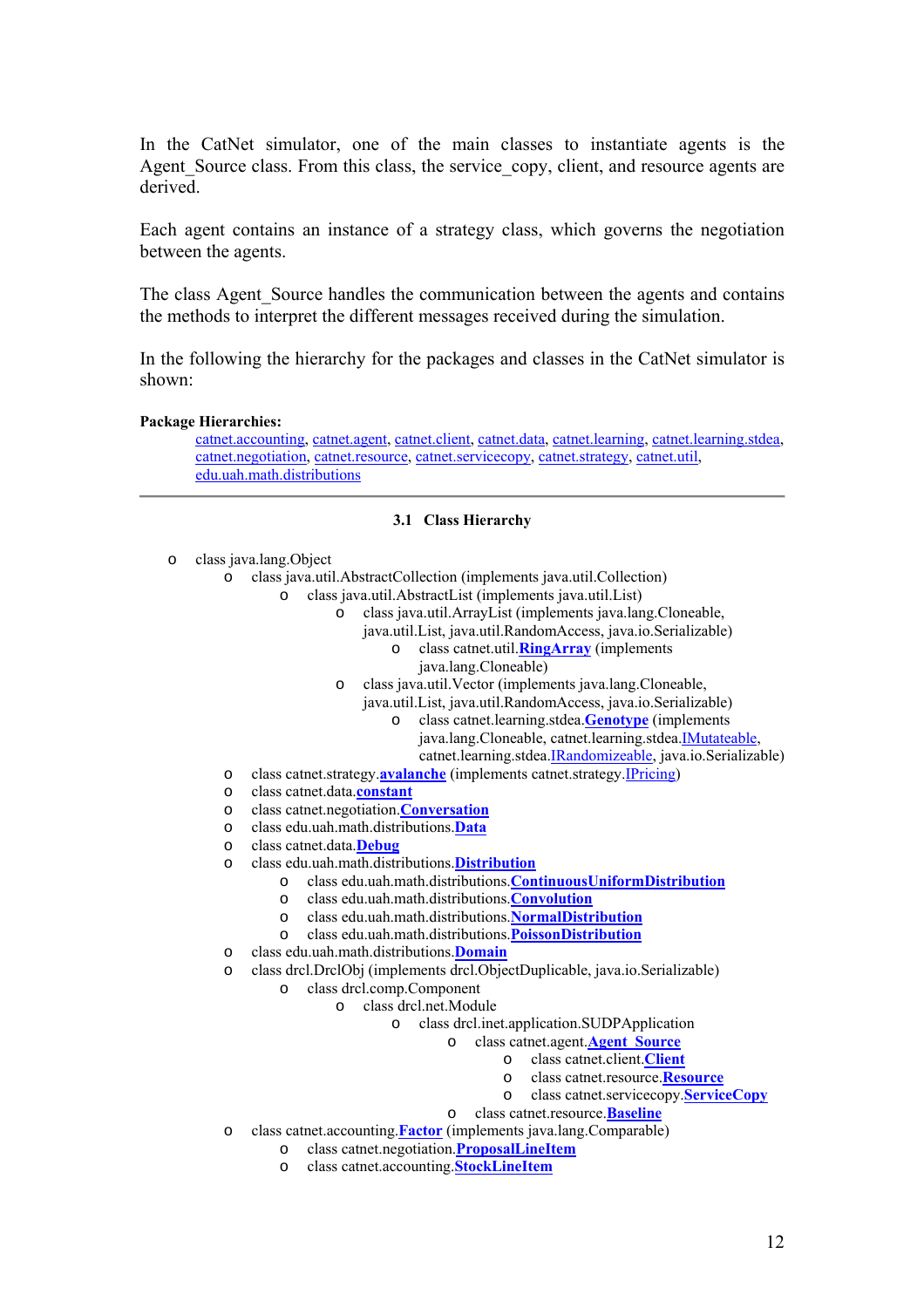- o class catnet.learning.stdea.**[Gene](http://research.ac.upc.es/catnet/javadoc/catnet/learning/stdea/Gene.html)** (implements java.lang.Cloneable, catnet.learning.stdea.[IMutateable](http://research.ac.upc.es/catnet/javadoc/catnet/learning/stdea/IMutateable.html), catnet.learning.stdea.[IRandomizeable](http://research.ac.upc.es/catnet/javadoc/catnet/learning/stdea/IRandomizeable.html), java.io.Serializable)
	- o class catnet.learning.stdea.**[BooleanGene](http://research.ac.upc.es/catnet/javadoc/catnet/learning/stdea/BooleanGene.html)**
	- o class catnet.learning.stdea.**[FloatGene](http://research.ac.upc.es/catnet/javadoc/catnet/learning/stdea/FloatGene.html)**
- o class catnet.util.**[Hp](http://research.ac.upc.es/catnet/javadoc/catnet/util/Hp.html)**
- o class catnet.util.**[IntCounter](http://research.ac.upc.es/catnet/javadoc/catnet/util/IntCounter.html)**
- o class edu.uah.math.distributions.**[IntervalData](http://research.ac.upc.es/catnet/javadoc/edu/uah/math/distributions/IntervalData.html)**
- o class catnet.data.**[Msg](http://research.ac.upc.es/catnet/javadoc/catnet/data/Msg.html)**
- o class catnet.negotiation.**[NegotiationHistory](http://research.ac.upc.es/catnet/javadoc/catnet/negotiation/NegotiationHistory.html)**
- o class catnet.negotiation.**[OrderbookItem](http://research.ac.upc.es/catnet/javadoc/catnet/negotiation/OrderbookItem.html)** (implements java.lang.Comparable)
- o class catnet.data.**[pkt](http://research.ac.upc.es/catnet/javadoc/catnet/data/pkt.html)**
- o class catnet.learning.stdea.**[Plumage](http://research.ac.upc.es/catnet/javadoc/catnet/learning/stdea/Plumage.html)** (implements java.io.Serializable)
- o class catnet.negotiation.**[PriceDistribution](http://research.ac.upc.es/catnet/javadoc/catnet/negotiation/PriceDistribution.html)**
- o class catnet.negotiation.**[Proposal](http://research.ac.upc.es/catnet/javadoc/catnet/negotiation/Proposal.html)**
- o class edu.uah.math.distributions.**[RandomVariable](http://research.ac.upc.es/catnet/javadoc/edu/uah/math/distributions/RandomVariable.html)**
- o class catnet.data.**[resourceData](http://research.ac.upc.es/catnet/javadoc/catnet/data/resourceData.html)**
- o class catnet.learning.stdea.**[Smith98](http://research.ac.upc.es/catnet/javadoc/catnet/learning/stdea/Smith98.html)** (implements catnet.learning.[ILearning](http://research.ac.upc.es/catnet/javadoc/catnet/learning/ILearning.html))
- o class catnet.util.**[TM\\_EVT](http://research.ac.upc.es/catnet/javadoc/catnet/util/TM_EVT.html)**
- o class catnet.util.**[Tool](http://research.ac.upc.es/catnet/javadoc/catnet/util/Tool.html)**
- o class catnet.strategy.**[zeroIntelligence](http://research.ac.upc.es/catnet/javadoc/catnet/strategy/zeroIntelligence.html)** (implements catnet.strategy.[IPricing\)](http://research.ac.upc.es/catnet/javadoc/catnet/strategy/IPricing.html)

#### **3.2 Interface Hierarchy**

- o interface catnet.learning.**[ILearning](http://research.ac.upc.es/catnet/javadoc/catnet/learning/ILearning.html)**
- o interface catnet.learning.stdea.**[IMutateable](http://research.ac.upc.es/catnet/javadoc/catnet/learning/stdea/IMutateable.html)**
- o interface catnet.strategy.**[IPricing](http://research.ac.upc.es/catnet/javadoc/catnet/strategy/IPricing.html)**
- o interface catnet.learning.stdea.**[IRandomizeable](http://research.ac.upc.es/catnet/javadoc/catnet/learning/stdea/IRandomizeable.html)**

#### **Figure 3. Class and package hierarchy of the Catnet simulator.**

In annex 2, a summary of the methods implemented in the main classes of the CatNet simulator is given, for details see the JavaDoc in [http://research.ac.upc.es/catnet.](http://research.ac.upc.es/catnet)

The main classes of the CatNet simulator are:

Class Agent Source: Implements the communication between agents.

Class Client: Provides an agent representing a client.

Class Service Copy: Provides an agent representing a service.

Class Resource: Provides an agent representing a resource.

Class Avalanche: Strategy class for negotiation between agents.

### **4. Preliminary results**

Currently, the simulation of small size application networks consisting of clients, service copies, and resource agents can be executed (see for instance the Tcl script in annex 1). The agents have been implemented with a negotiation protocol to trade resources.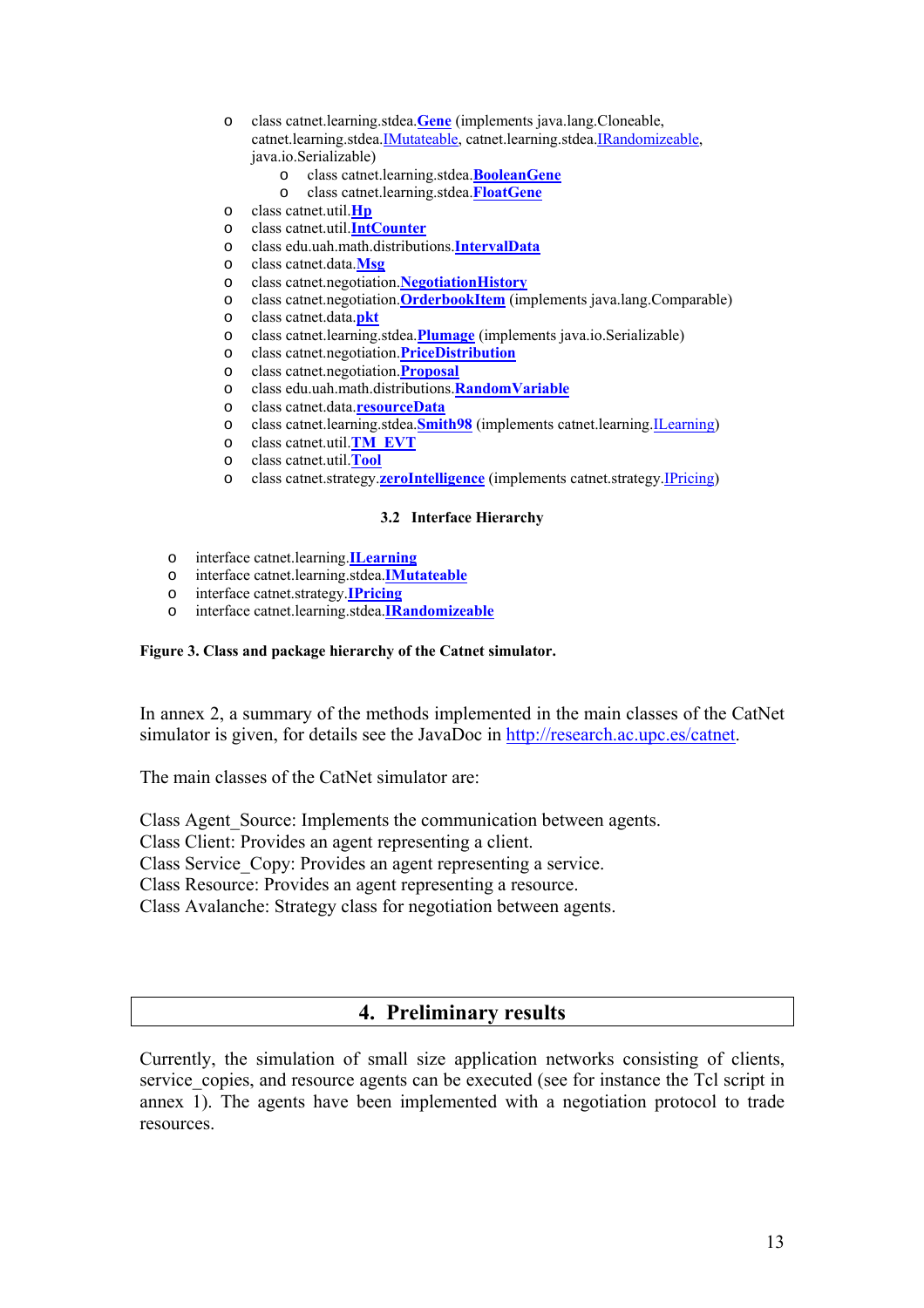The complete validation and debugging of the implementation with controlled experiments has shown to be complex due to the high number of messages in the negotiation protocol, and the broadcasting of messages. This observation leads to a continuing task for the next phase.

#### **5. Discussion**

In this section, we comment some of the observations made during the development of the simulator.

## **5.1 Observations on the development of the tasks of WP1**

#### **5.1.1 Development of a generic application network simulator**

This work phase has started with the choice of which publicly available network simulator could be used as the base for the application layer simulator. We have chosen the JavaSim simulator programmed in Java. One of the reasons was the ease of reusing earlier code programmed in Java by the project partners.

During the development of a generic application layer simulator, we found that there is a trade-off between the programming complexity when complete generic usage is desired and the specific application scenarios we required. Currently, we focus on the simulation of the proposed application scenario. Other scenarios might need extending the simulator.

#### **5.1.2 Configuring the control mechanisms**

In order to ease performance comparison of different control mechanisms, our approach is to configure both the scenarios and the control mechanism through setup files to be read when the simulation starts. These files are Tcl files, which contain the definition of the network topology, the number of agents, initial prices and resources, etc. The Java classes remain unchanged for both control mechanisms.

Using configuration files, we expect that the performance results can be compared more easily. On the other hand, the simulator has to have sufficient flexibility to allow simulating the proposed environments. We observed that money flows may need to be introduced in the centralized mechanism in order to allow the comparison of the different resource allocation approaches.

We observed that the complete validation and debugging of the implementation is complex, especially when switching to simulations of larger topologies.

#### **5.1.3 Trace collection**

The current simulator allows collecting simulation data to be stored in log files. Work in progress focuses on implementing the storage of the simulation data in a database. The performance is currently quantified with money balance results of the agents.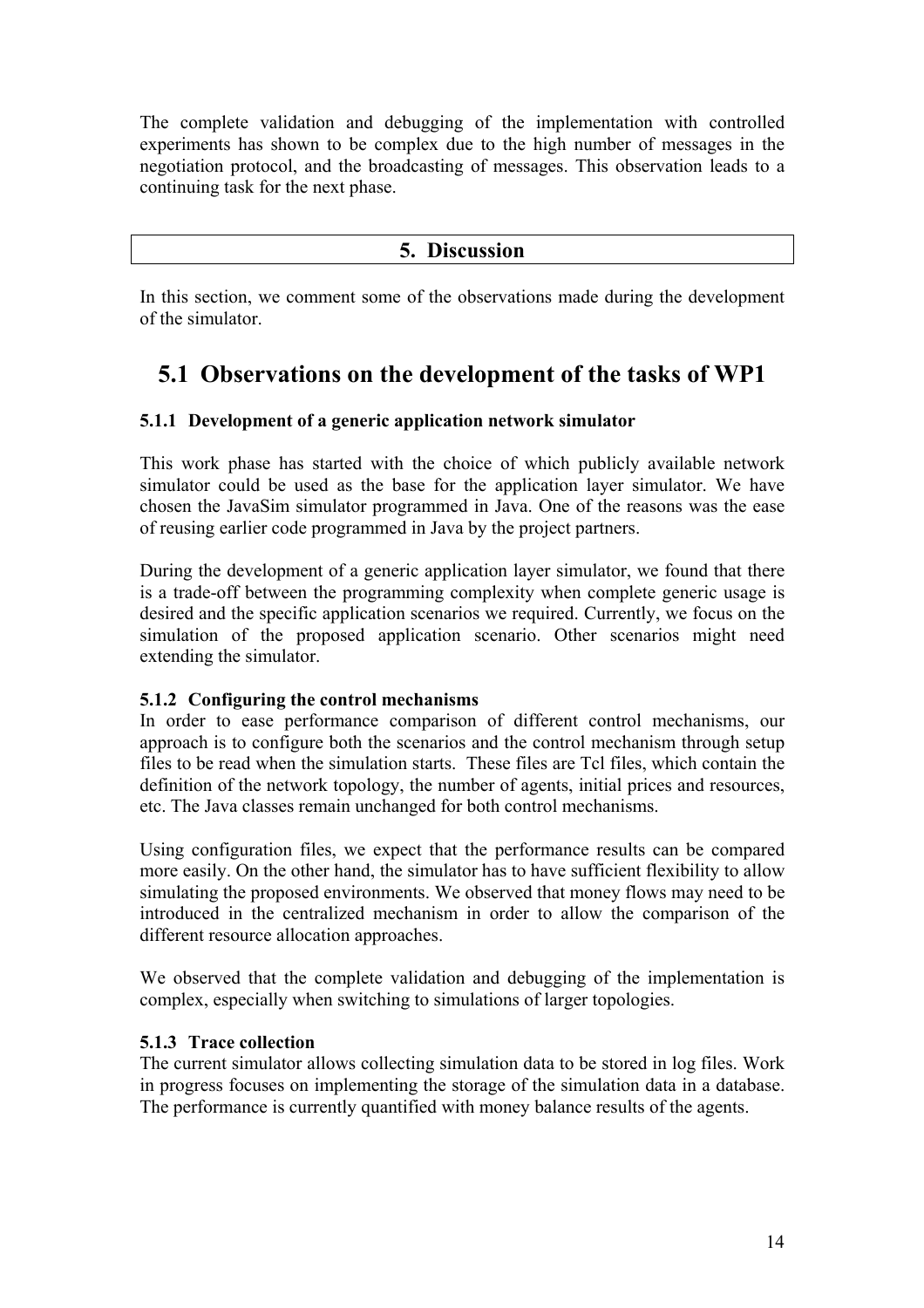## **5.2 Future work to be addressed**

- The current simulator implementation has to be extended and validated on large-scale topologies.
- Exception handling and time-out implementation need to be improved.
- Dynamic network behavior has to be validated.
- Evaluation metrics have to be enhanced.

### **6. Conclusions**

The CatNet simulator for application layer networks has been developed. Work, however, has to continue to adapt to the exact requirements of the simulations. The protocol for the communication between the agents contains a negotiation strategy, such that agents can trade resources. Our approach is to use configuration files to determine particular scenarios and to simulate different resource allocation strategies.

#### **References:**

[1] Oscar Ardaiz, Felix Freitag, Leandro Navarro, Torsten Eymann, Michael Reinicke. CatNet - Catallactic Mechanisms for Service Control and Resource Allocation in Large Scale Application-Layer Networks. *Workshop on Global and Peer-to-Peer Computing on Large Scale Distributed Systems, 2nd IEEE/ACM International Symposium on Cluster Computing and the Grid*, 21 - 24 May 2002, Berlin, Germany.

#### **[2] [http://www.javasim.org](http://www.javasim.org/)**

[3] <http://research.ac.upc.es/catnet>

[4] <http://www.isi.edu/nsnam/ns/>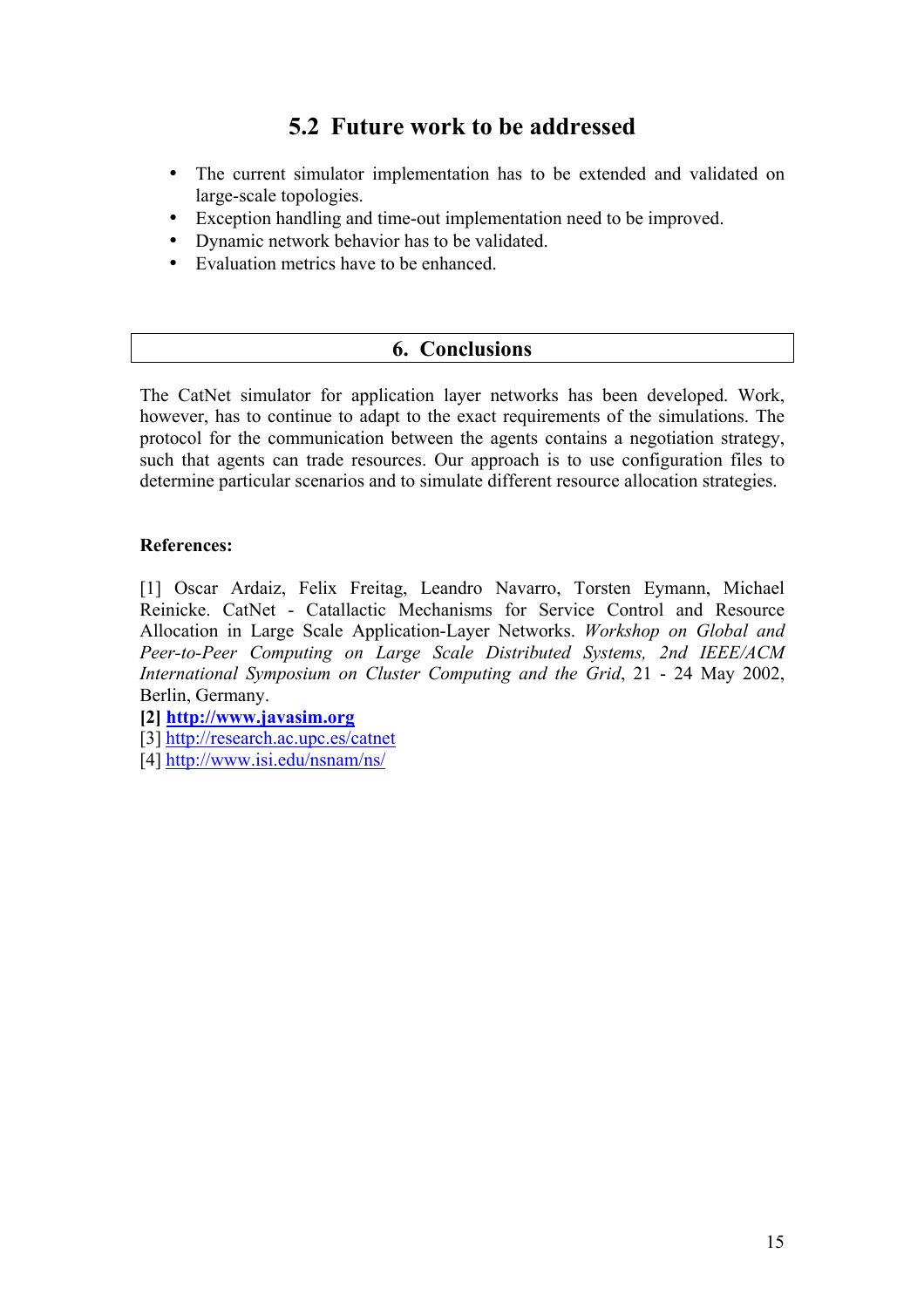#### **Annex 1**

#### **Example of a Tcl script for the simulation of a 10 node application network in the CatNet simulator**

# 10 objects ...

puts "Constructing a network of 10 nodes"

```
cd [mkdir drcl.comp.Component /test]
```
puts "Define and open database..." #Syntax: opendatabase "host" "username" "password" "Name of Experiment" java::call catnet.log.store opendatabase "drewpc2.iig.uni-freiburg.de/CatNet\_Data" "cn" "5orange3" "NeuerTest3"

puts "Create topology..."

```
set link [java::new drcl.inet.Link]
$link setPropDelay 0.01
# adjacency matrix<br># (0)--(1)--(2)# (0)--(1)--(2) 0:resource, 1:router, 2:resource, 3,8,9,10:servicecopy<br># \Gamma-(3)
    \Gamma -(3)
\# \therefore (4) 4:client 5,6, resource, 7: client
set adjMatrix_ [java::new int\[\]\[\] 11 {{1} {0 2 3 4 5 6 7 8 9 10} {1} {1} {1} {1} {1} {1} {1} {1} {1}}]
java::call drcl.inet.InetUtil createTopology [! .] $adjMatrix_ $link_
puts "Building..."
set nb [mkdir drcl.inet.NodeBuilder .nb]
$nb setBandwidth 10000000; # 10Mbps
$nb_ build [! n?]
# client
$nb build [! h7] {
          udp drcl.inet.transport.UDP 
         client 101/udp catnet.client.Client 
} 
# n1 is a router
# resource 
$nb build [! h2] {
          udp drcl.inet.transport.UDP 
         resource 101/udp catnet.resource.Resource 
} 
# resource 
$nb build [! h5] {
          udp drcl.inet.transport.UDP 
         resource 101/udp catnet.resource.Resource 
} 
# resource
$nb_ build [! h6] { 
          udp drcl.inet.transport.UDP 
         resource 101/udp catnet.resource.Resource 
} 
# resource 
$nb_ build [! h0] { 
          udp drcl.inet.transport.UDP 
         resource 101/udp catnet.resource.Resource 
} 
# servicecopy
$nb_ build [! h3] { 
          udp drcl.inet.transport.UDP 
         servicecopy 101/udp catnet.servicecopy.ServiceCopy
```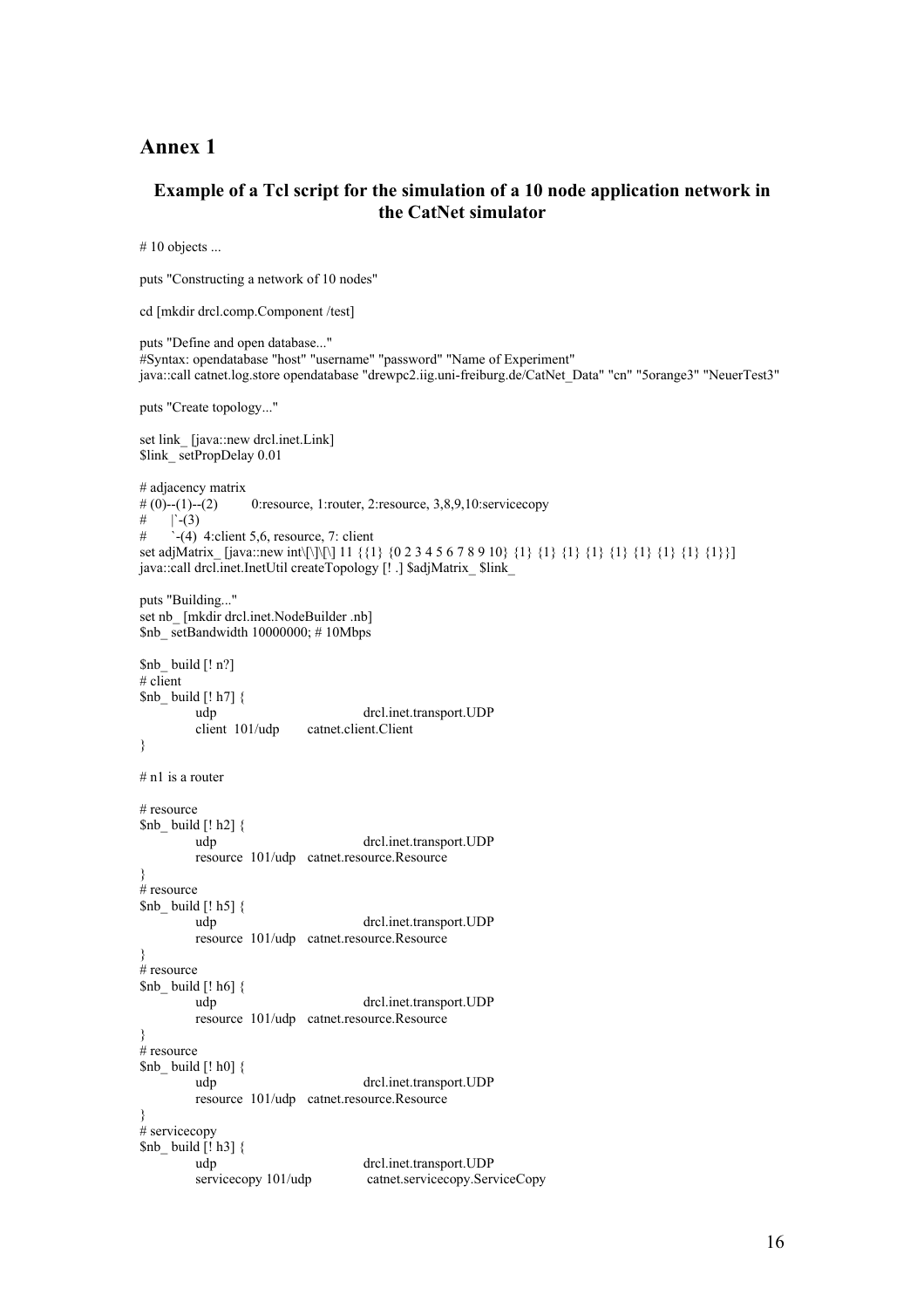}  $#$  client  $$nb$  build [! h4] { udp drcl.inet.transport.UDP client 101/udp catnet.client.Client } # servicecopy  $$nb$  build [! h8] { udp drcl.inet.transport.UDP servicecopy 101/udp catnet.servicecopy.ServiceCopy }  $#$  servicecopy  $$nb$  build [! h9] { udp drcl.inet.transport.UDP servicecopy 101/udp catnet.servicecopy.ServiceCopy } # servicecopy \$nb\_ build [! h10] { udp drcl.inet.transport.UDP servicecopy 101/udp catnet.servicecopy.ServiceCopy } ! h7/client setHP 7 101 ! h4/client setHP 4 101 ! h2/resource setHP 2 101 ! h5/resource setHP 5 101 ! h6/resource setHP 6 101 ! h0/resource setHP 0 101 ! h3/servicecopy setHP 3 101 ! h8/servicecopy setHP 8 101 ! h9/servicecopy setHP 9 101 ! h10/servicecopy setHP 10 101 puts "Setup static routes..Clients ServiceCopies." java::call drcl.inet.InetUtil setupRoutes [! h7] [! h3] "bidirection" java::call drcl.inet.InetUtil setupRoutes [! h7] [! h8] "bidirection" java::call drcl.inet.InetUtil setupRoutes [! h7] [! h9] "bidirection" java::call drcl.inet.InetUtil setupRoutes [! h7] [! h10] "bidirection" java::call drcl.inet.InetUtil setupRoutes [! h4] [! h3] "bidirection" java::call drcl.inet.InetUtil setupRoutes [! h4] [! h8] "bidirection" java::call drcl.inet.InetUtil setupRoutes [! h4] [! h9] "bidirection" java::call drcl.inet.InetUtil setupRoutes [! h4] [! h10] "bidirection" #puts "routes Client Resources" java::call drcl.inet.InetUtil setupRoutes [! h7] [! h0] "bidirection" java::call drcl.inet.InetUtil setupRoutes [! h7] [! h2] "bidirection" java::call drcl.inet.InetUtil setupRoutes [! h7] [! h5] "bidirection" java::call drcl.inet.InetUtil setupRoutes [! h7] [! h6] "bidirection" java::call drcl.inet.InetUtil setupRoutes [! h4] [! h0] "bidirection" java::call drcl.inet.InetUtil setupRoutes [! h4] [! h2] "bidirection" java::call drcl.inet.InetUtil setupRoutes [! h4] [! h5] "bidirection" java::call drcl.inet.InetUtil setupRoutes [! h4] [! h6] "bidirection"

#puts "routes ServiceCopy Resources"

java::call drcl.inet.InetUtil setupRoutes [! h3] [! h0] "bidirection" java::call drcl.inet.InetUtil setupRoutes [! h3] [! h2] "bidirection" java::call drcl.inet.InetUtil setupRoutes [! h3] [! h5] "bidirection" java::call drcl.inet.InetUtil setupRoutes [! h3] [! h6] "bidirection"

java::call drcl.inet.InetUtil setupRoutes [! h8] [! h0] "bidirection" java::call drcl.inet.InetUtil setupRoutes [! h8] [! h2] "bidirection"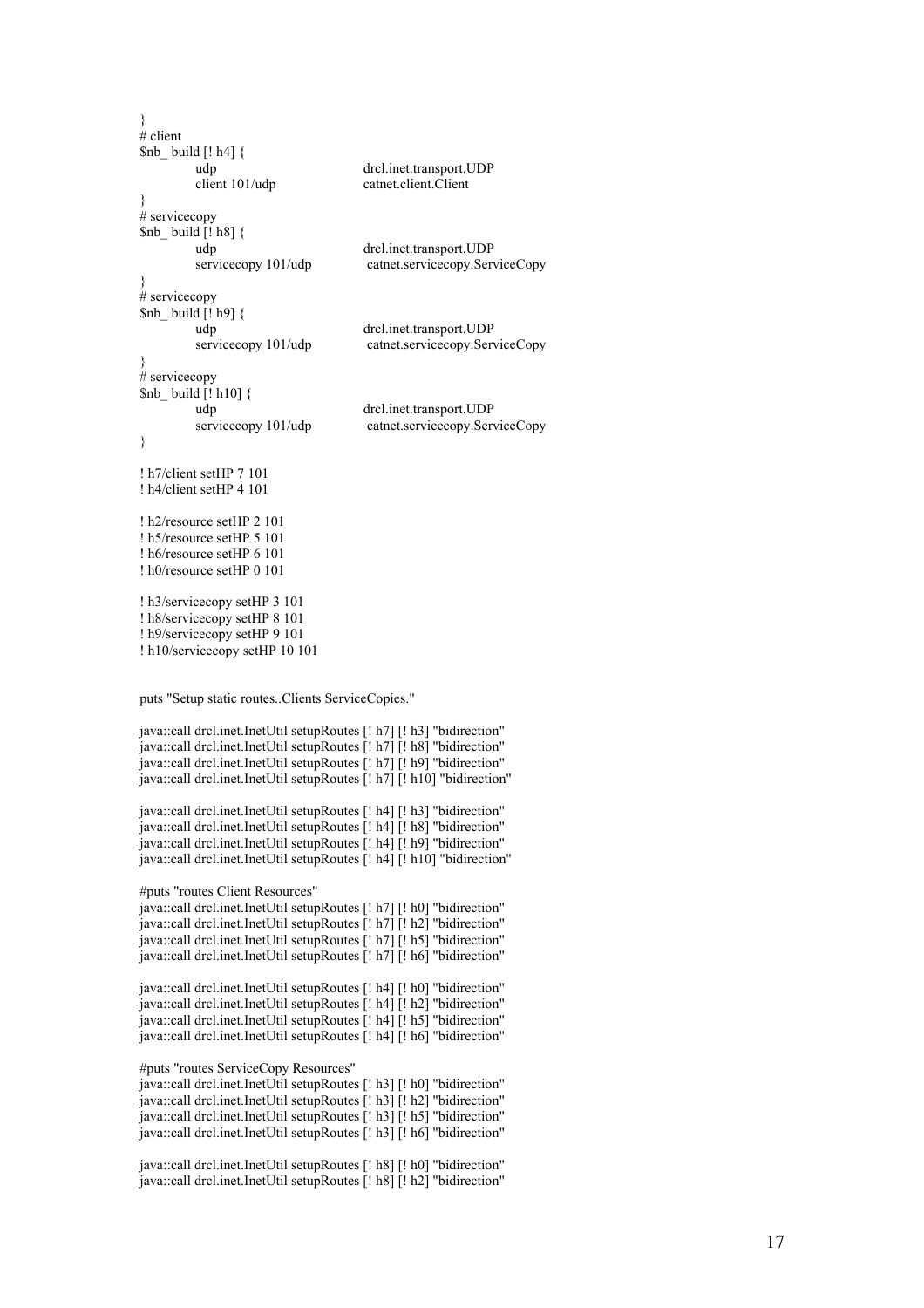java::call drcl.inet.InetUtil setupRoutes [! h8] [! h5] "bidirection" java::call drcl.inet.InetUtil setupRoutes [! h8] [! h6] "bidirection"

java::call drcl.inet.InetUtil setupRoutes [! h9] [! h0] "bidirection" java::call drcl.inet.InetUtil setupRoutes [! h9] [! h2] "bidirection" java::call drcl.inet.InetUtil setupRoutes [! h9] [! h5] "bidirection" java::call drcl.inet.InetUtil setupRoutes [! h9] [! h6] "bidirection"

java::call drcl.inet.InetUtil setupRoutes [! h10] [! h0] "bidirection" java::call drcl.inet.InetUtil setupRoutes [! h10] [! h2] "bidirection" java::call drcl.inet.InetUtil setupRoutes [! h10] [! h5] "bidirection" java::call drcl.inet.InetUtil setupRoutes [! h10] [! h6] "bidirection"

puts "initialize Client "

! h7/client setKnownResources 4 [java::new long\[\] 4 {0 2 5 6}] ! h4/client setKnownResources 4 [java::new long\[\] 4 {0 2 5 6}]

#Be careful: serviceID 0 stands for bandwidth

puts "initialize ServiceCopies "

! h3/servicecopy setServiceID 3

! h8/servicecopy setServiceID 9

! h9/servicecopy setServiceID 4

! h10/servicecopy setServiceID 2

! h3/servicecopy setPrice 3 23 25

! h8/servicecopy setPrice 1 28 32

! h8/servicecopy setPrice 0 30 50

! h8/servicecopy setPrice 2 26 35

! h9/servicecopy setPrice 4 29 33

! h10/servicecopy setPrice 0 30 35

! h10/servicecopy setPrice 2 300 350

! h3/servicecopy setMoney\_balance 1000

! h8/servicecopy setMoney\_balance 1000

! h8/servicecopy setMoney\_balance 1000

! h8/servicecopy setMoney\_balance 1000

puts "initialize Clients "

! h7/client setPrice 2 23 29

! h4/client setPrice 2 270 329

! h7/client setMoney\_balance 1000

! h4/client setMoney\_balance 1000

puts "initialize Resources"

! h2/resource setPrice 0 12 14

! h5/resource setPrice 0 15 16

! h6/resource setPrice 0 16 38

! h0/resource setPrice 0 45 60

! h2/resource setMoney\_balance 1000

! h5/resource setMoney\_balance 1000

! h6/resource setMoney\_balance 1000

! h0/resource setMoney\_balance 1000 #! h0/resource setMyGenotype 40

#Structure n, serviceCopy\_ID, service\_ID

! h2/resource setKnownServiceCopies 1 [java::new long\[\] 1 {3}] [java::new long\[\] 1 {3}]

! h0/resource setKnownServiceCopies 1 [java::new long\[\] 1 {8}] [java::new long\[\] 1 {3}]

! h5/resource setKnownServiceCopies 1 [java::new long\[\] 1 {9}] [java::new long\[\] 1 {4}]

! h6/resource setKnownServiceCopies 1 [java::new long\[\] 1  $\{10\}$ ] [java::new long\[\] 1  $\{2\}$ ]

#bottleneck bw (from ex\_echoer.html)

! n1 setBandwidth 1 1.0e4; # 10Kbps at interface 1

! n1 setBufferSize 1 6000;  $\# \sim 10$  packets at interface 1

puts "Start simulation..." set time\_ 0.001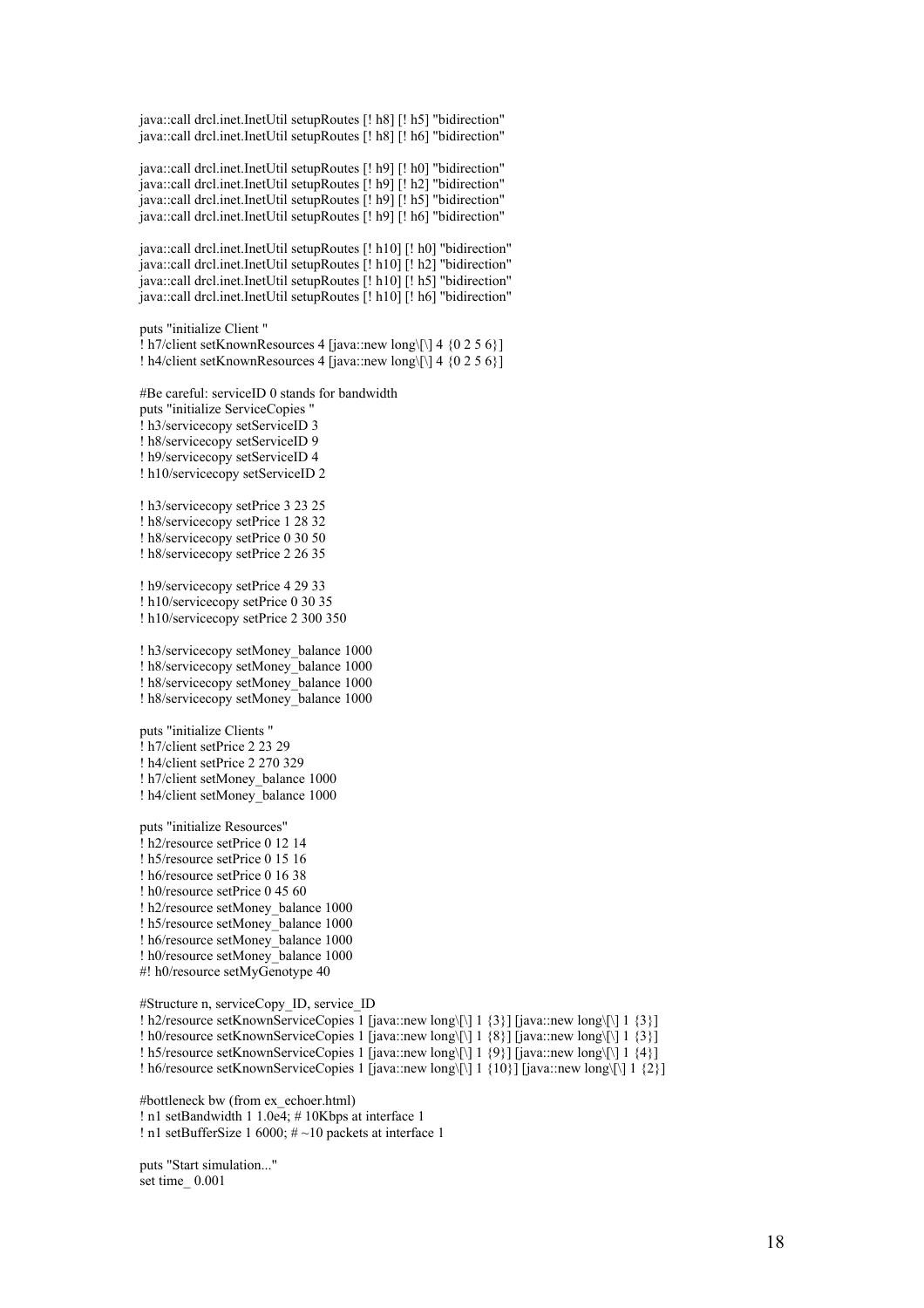set sim [attach\_simulator .]

puts "Start demand" # FORMAT: service\_Demand(int serviceID, int amount, int transactionId, int duration, int money) #! h7/client service\_Demand 2 3 1 10 50 ! h4/client service\_Demand 2 3 2 10 50

rt . stop run .

rt . resume

puts "Stop logging..." java::call catnet.log.store closelogsocket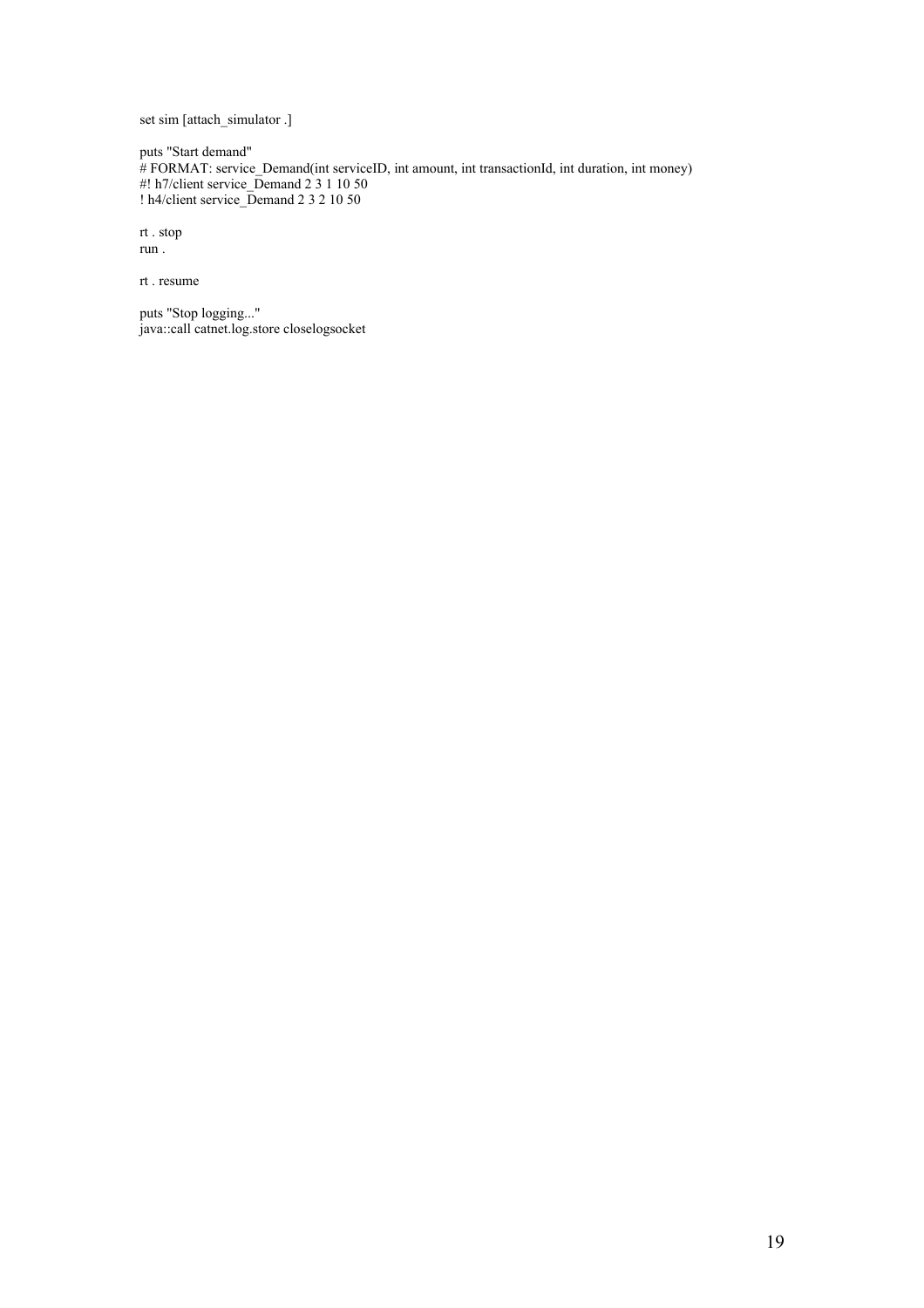**Annex 2** 

#### **6.1.1.1 Agent\_Source class**

## **catnet.agent Class Agent\_Source**

```
java.lang.Object 
 | 
  +--drcl.DrclObj 
 | 
 +--drcl.comp.Component 
 | 
 +--drcl.net.Module 
 | 
 +--drcl.inet.application.SUDPApplication 
 | 
                  +--catnet.agent.Agent_Source
```
#### **All Implemented Interfaces:**

java.lang.Cloneable, drcl.ObjectDuplicable, java.io.Serializable

#### **Direct Known Subclasses:**

Client, Resource, ServiceCopy

| <b>Method Summary</b> |                                                                                                            |  |
|-----------------------|------------------------------------------------------------------------------------------------------------|--|
| abstract<br>boolean   | protected checkRestrictions()<br>Description of the Method                                                 |  |
|                       | void dataArriveAtDownPort(java.lang.Object data, drcl.comp.Port<br>downPort )<br>Description of the Method |  |
|                       | void doAccept_Client (Msg msg)<br>Description of the Method                                                |  |
|                       | void doAccept_ServiceCopy(Msg msg)<br>Description of the Method                                            |  |
|                       | int doAllocateBW(Msg msg)<br>Description of the Method                                                     |  |
|                       | int doAllocateStorage (Msg msg)<br>Description of the Method                                               |  |
|                       | void doAnswerBWAllocation_LocalResource (Msg msg)<br>Description of the Method                             |  |
|                       | void doAnswerC_Client (Msg msg)<br>Description of the Method                                               |  |
|                       | void doApproveProvideService_ServiceCopy(Msg msg)<br>Description of the Method                             |  |
|                       | void doBWAllocation_LocalServiceCopy (Msg msg)<br>Description of the Method                                |  |
|                       | void doCfp_ServiceCopy(Msg msg)<br>Description of the Method                                               |  |
|                       | void doCfpAnswer_Resource (Msg msg)<br>Description of the Method                                           |  |
|                       | void doCfpC_Client (Msg msg)                                                                               |  |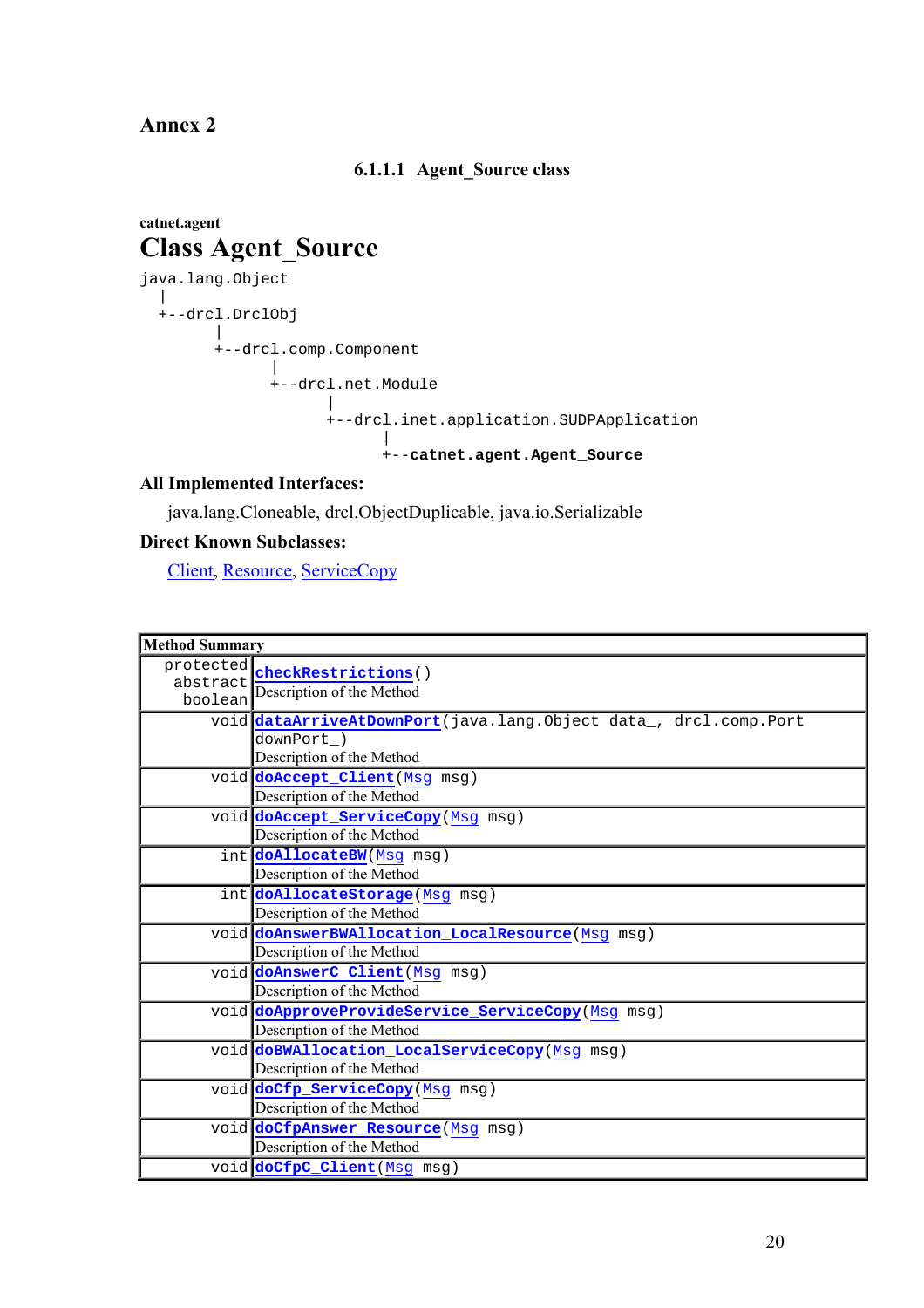| Description of the Method<br>void doCfpCAnswer_ServiceCopy(Msg msg)<br>Description of the Method<br>void doConfirm_Resource (Msg msg)<br>Description of the Method<br>void doConfirm_Servicecopy (Msg msg)<br>Description of the Method<br>void doInform_Resource (Msg msg)<br>Description of the Method<br>void doPayment_Client (Msg msg)<br>Description of the Method<br>void doPayment_ServiceCopy (Msg msg)<br>Description of the Method<br>void doProvideService_Resource (Msg msg)<br>Description of the Method<br>void doRequestResource_Client (Msg msg)<br>Description of the Method<br>int getPrice()<br>Gets the price attribute of the Agent_Source object<br>void goMsg_Dest(int msgType, Msg msg, Hp hp)<br>Description of the Method<br>protected interpretAccept (Msg currentMessage)<br>boolean Description of the Method<br>protected interpretCfp(Msg currentMessage)<br>boolean Description of the Method<br>protected interpretProposal (Msg currentMessage)<br>boolean Description of the Method<br>protected interpretReject (Msg currentMessage)<br>boolean Description of the Method |
|----------------------------------------------------------------------------------------------------------------------------------------------------------------------------------------------------------------------------------------------------------------------------------------------------------------------------------------------------------------------------------------------------------------------------------------------------------------------------------------------------------------------------------------------------------------------------------------------------------------------------------------------------------------------------------------------------------------------------------------------------------------------------------------------------------------------------------------------------------------------------------------------------------------------------------------------------------------------------------------------------------------------------------------------------------------------------------------------------------------|
|                                                                                                                                                                                                                                                                                                                                                                                                                                                                                                                                                                                                                                                                                                                                                                                                                                                                                                                                                                                                                                                                                                                |
|                                                                                                                                                                                                                                                                                                                                                                                                                                                                                                                                                                                                                                                                                                                                                                                                                                                                                                                                                                                                                                                                                                                |
|                                                                                                                                                                                                                                                                                                                                                                                                                                                                                                                                                                                                                                                                                                                                                                                                                                                                                                                                                                                                                                                                                                                |
|                                                                                                                                                                                                                                                                                                                                                                                                                                                                                                                                                                                                                                                                                                                                                                                                                                                                                                                                                                                                                                                                                                                |
|                                                                                                                                                                                                                                                                                                                                                                                                                                                                                                                                                                                                                                                                                                                                                                                                                                                                                                                                                                                                                                                                                                                |
|                                                                                                                                                                                                                                                                                                                                                                                                                                                                                                                                                                                                                                                                                                                                                                                                                                                                                                                                                                                                                                                                                                                |
|                                                                                                                                                                                                                                                                                                                                                                                                                                                                                                                                                                                                                                                                                                                                                                                                                                                                                                                                                                                                                                                                                                                |
|                                                                                                                                                                                                                                                                                                                                                                                                                                                                                                                                                                                                                                                                                                                                                                                                                                                                                                                                                                                                                                                                                                                |
|                                                                                                                                                                                                                                                                                                                                                                                                                                                                                                                                                                                                                                                                                                                                                                                                                                                                                                                                                                                                                                                                                                                |
|                                                                                                                                                                                                                                                                                                                                                                                                                                                                                                                                                                                                                                                                                                                                                                                                                                                                                                                                                                                                                                                                                                                |
|                                                                                                                                                                                                                                                                                                                                                                                                                                                                                                                                                                                                                                                                                                                                                                                                                                                                                                                                                                                                                                                                                                                |
|                                                                                                                                                                                                                                                                                                                                                                                                                                                                                                                                                                                                                                                                                                                                                                                                                                                                                                                                                                                                                                                                                                                |
|                                                                                                                                                                                                                                                                                                                                                                                                                                                                                                                                                                                                                                                                                                                                                                                                                                                                                                                                                                                                                                                                                                                |
|                                                                                                                                                                                                                                                                                                                                                                                                                                                                                                                                                                                                                                                                                                                                                                                                                                                                                                                                                                                                                                                                                                                |
|                                                                                                                                                                                                                                                                                                                                                                                                                                                                                                                                                                                                                                                                                                                                                                                                                                                                                                                                                                                                                                                                                                                |
|                                                                                                                                                                                                                                                                                                                                                                                                                                                                                                                                                                                                                                                                                                                                                                                                                                                                                                                                                                                                                                                                                                                |
|                                                                                                                                                                                                                                                                                                                                                                                                                                                                                                                                                                                                                                                                                                                                                                                                                                                                                                                                                                                                                                                                                                                |
|                                                                                                                                                                                                                                                                                                                                                                                                                                                                                                                                                                                                                                                                                                                                                                                                                                                                                                                                                                                                                                                                                                                |
|                                                                                                                                                                                                                                                                                                                                                                                                                                                                                                                                                                                                                                                                                                                                                                                                                                                                                                                                                                                                                                                                                                                |
|                                                                                                                                                                                                                                                                                                                                                                                                                                                                                                                                                                                                                                                                                                                                                                                                                                                                                                                                                                                                                                                                                                                |
|                                                                                                                                                                                                                                                                                                                                                                                                                                                                                                                                                                                                                                                                                                                                                                                                                                                                                                                                                                                                                                                                                                                |
|                                                                                                                                                                                                                                                                                                                                                                                                                                                                                                                                                                                                                                                                                                                                                                                                                                                                                                                                                                                                                                                                                                                |
|                                                                                                                                                                                                                                                                                                                                                                                                                                                                                                                                                                                                                                                                                                                                                                                                                                                                                                                                                                                                                                                                                                                |
|                                                                                                                                                                                                                                                                                                                                                                                                                                                                                                                                                                                                                                                                                                                                                                                                                                                                                                                                                                                                                                                                                                                |
|                                                                                                                                                                                                                                                                                                                                                                                                                                                                                                                                                                                                                                                                                                                                                                                                                                                                                                                                                                                                                                                                                                                |
|                                                                                                                                                                                                                                                                                                                                                                                                                                                                                                                                                                                                                                                                                                                                                                                                                                                                                                                                                                                                                                                                                                                |
|                                                                                                                                                                                                                                                                                                                                                                                                                                                                                                                                                                                                                                                                                                                                                                                                                                                                                                                                                                                                                                                                                                                |
|                                                                                                                                                                                                                                                                                                                                                                                                                                                                                                                                                                                                                                                                                                                                                                                                                                                                                                                                                                                                                                                                                                                |
|                                                                                                                                                                                                                                                                                                                                                                                                                                                                                                                                                                                                                                                                                                                                                                                                                                                                                                                                                                                                                                                                                                                |
| protected<br>postAcceptanceMethod()                                                                                                                                                                                                                                                                                                                                                                                                                                                                                                                                                                                                                                                                                                                                                                                                                                                                                                                                                                                                                                                                            |
| abstract<br>to be implemented in derived classes. defines what to do with the acceptance.<br>void                                                                                                                                                                                                                                                                                                                                                                                                                                                                                                                                                                                                                                                                                                                                                                                                                                                                                                                                                                                                              |
|                                                                                                                                                                                                                                                                                                                                                                                                                                                                                                                                                                                                                                                                                                                                                                                                                                                                                                                                                                                                                                                                                                                |
| protected<br>postRejectanceMethod()                                                                                                                                                                                                                                                                                                                                                                                                                                                                                                                                                                                                                                                                                                                                                                                                                                                                                                                                                                                                                                                                            |
| abstract<br>Description of the Method<br>void                                                                                                                                                                                                                                                                                                                                                                                                                                                                                                                                                                                                                                                                                                                                                                                                                                                                                                                                                                                                                                                                  |
|                                                                                                                                                                                                                                                                                                                                                                                                                                                                                                                                                                                                                                                                                                                                                                                                                                                                                                                                                                                                                                                                                                                |
|                                                                                                                                                                                                                                                                                                                                                                                                                                                                                                                                                                                                                                                                                                                                                                                                                                                                                                                                                                                                                                                                                                                |
| void setHP(long addr, int port)                                                                                                                                                                                                                                                                                                                                                                                                                                                                                                                                                                                                                                                                                                                                                                                                                                                                                                                                                                                                                                                                                |
| Sets the hP attribute of the Agent Source object                                                                                                                                                                                                                                                                                                                                                                                                                                                                                                                                                                                                                                                                                                                                                                                                                                                                                                                                                                                                                                                               |
| void setPrice(int price)                                                                                                                                                                                                                                                                                                                                                                                                                                                                                                                                                                                                                                                                                                                                                                                                                                                                                                                                                                                                                                                                                       |
| Sets the price attribute of the Agent_Source object<br>protected timeout (java.lang.Object evt_)                                                                                                                                                                                                                                                                                                                                                                                                                                                                                                                                                                                                                                                                                                                                                                                                                                                                                                                                                                                                               |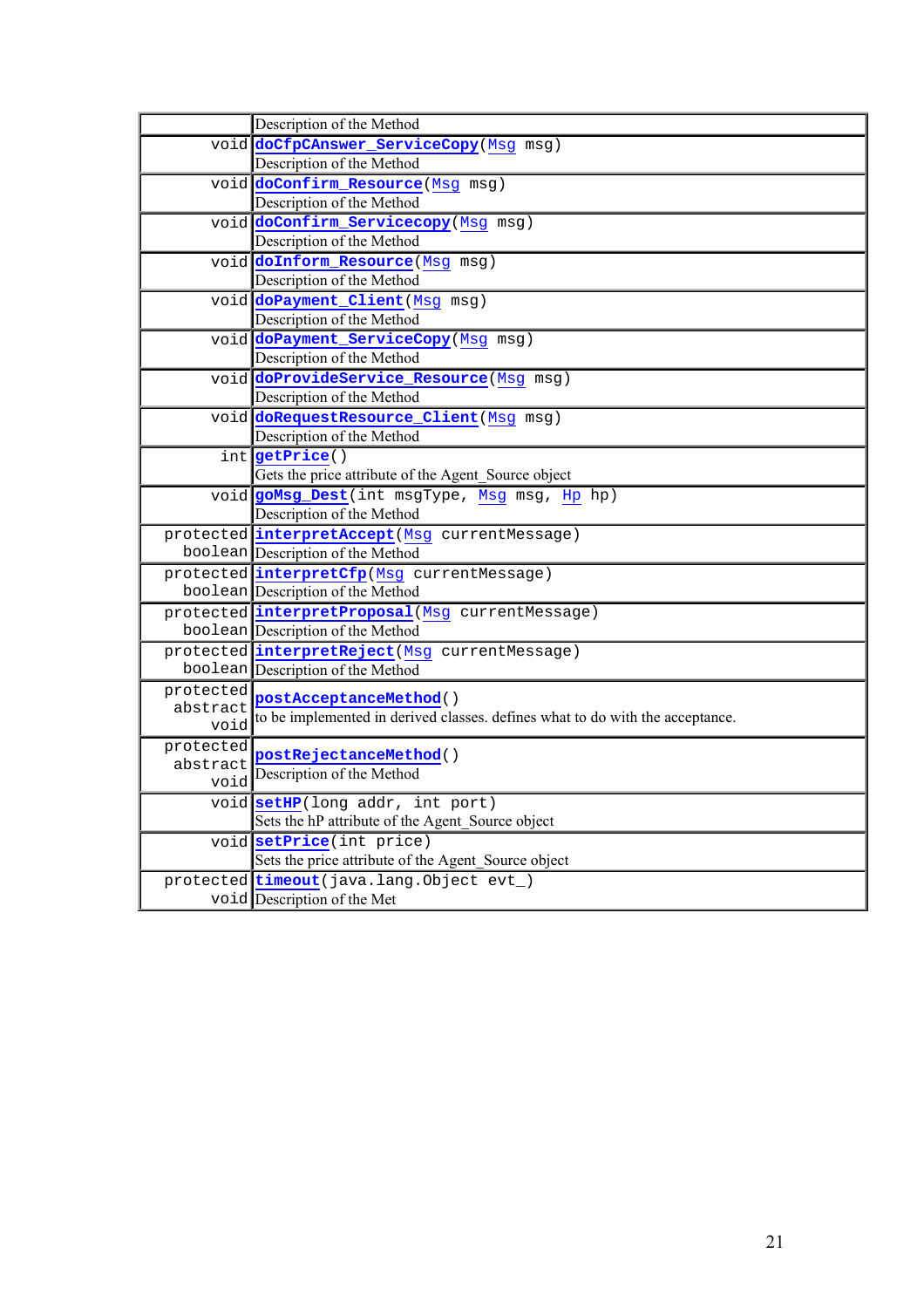#### **Client class**

#### **catnet.client Class Client**  java.lang.Object | +--drcl.DrclObj | +--drcl.comp.Component | +--drcl.net.Module | +--drcl.inet.application.SUDPApplication | +--catnet.agent.Agent\_Source | +--**catnet.client.Client**

#### **All Implemented Interfaces:**

java.lang.Cloneable, drcl.ObjectDuplicable, java.io.Serializable

| <b>Method Summary</b> |                                                                                      |
|-----------------------|--------------------------------------------------------------------------------------|
|                       | protecte postAcceptanceMethod()                                                      |
|                       | d void to be implemented in derived classes, defines what to do with the acceptance. |
|                       | protecte postRejectanceMethod()                                                      |
|                       | d void Description of the Method                                                     |
|                       | protecte select_cheapest_servicecopy(java.util.Map r)                                |
|                       | d long Description of the Method                                                     |
|                       | void service_Demand(int serviceID, int amount, java.lang. Integer                    |
|                       | transactionId, int timespan, int money)                                              |
|                       | Description of the Method                                                            |
|                       | void setKnownServiceCopies(int n, long[] res)                                        |
|                       | Sets the knownServiceCopies attribute of the Client object                           |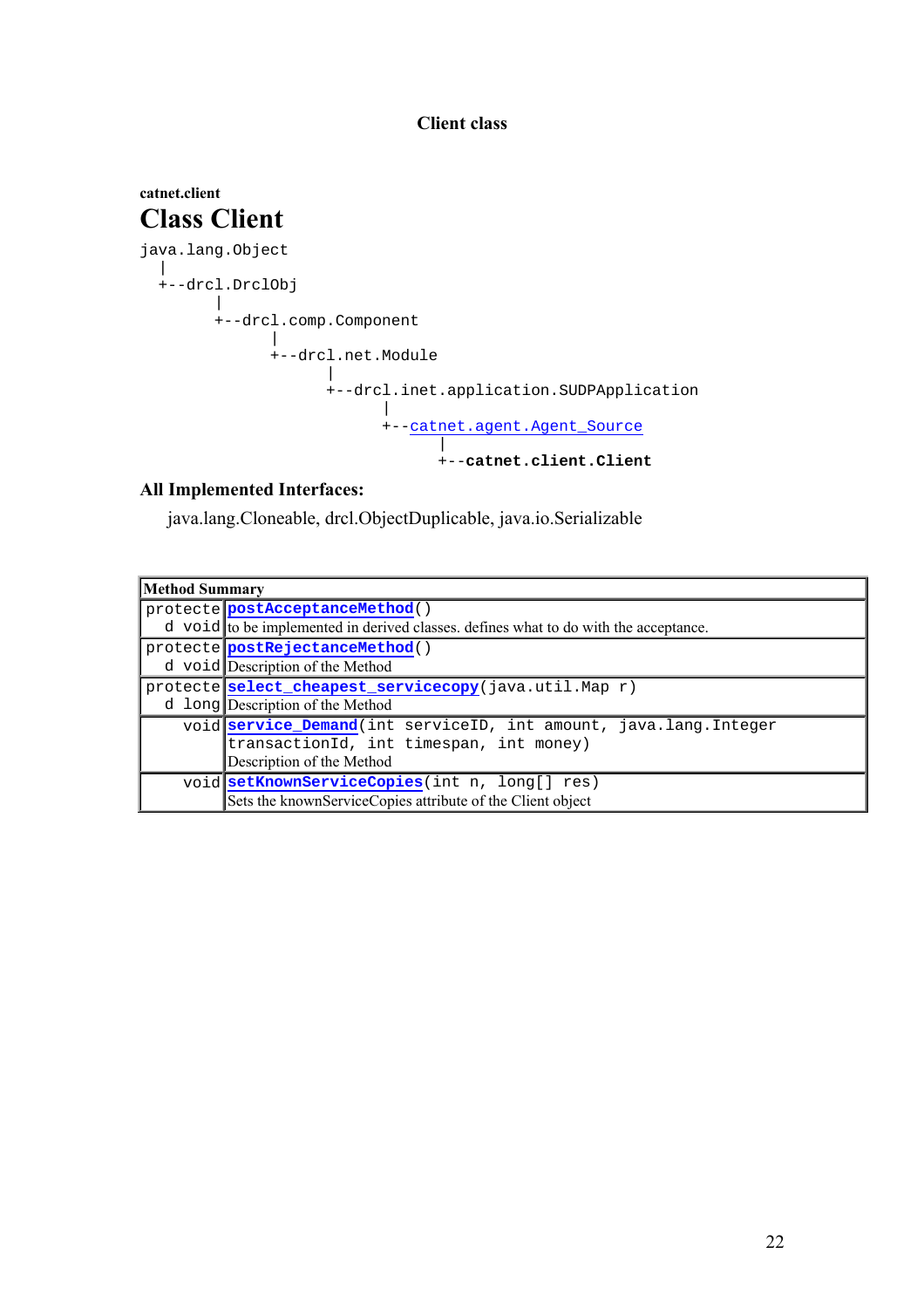#### **Service\_Copy class**

#### **catnet.servicecopy Class ServiceCopy**  java.lang.Object | +--drcl.DrclObj  $\blacksquare$  +--drcl.comp.Component | +--drcl.net.Module | +--drcl.inet.application.SUDPApplication | +--catnet.agent.Agent\_Source | +--**catnet.servicecopy.ServiceCopy**

### **All Implemented Interfaces:**

java.lang.Cloneable, drcl.ObjectDuplicable, java.io.Serializable

| <b>Method Summary</b> |                                                                                    |
|-----------------------|------------------------------------------------------------------------------------|
|                       | protected deallocate_SCBWResource(int transactionid_)                              |
|                       | void Description of the Method                                                     |
|                       | protected deallocationSCBWTimer(int transactionid_, double timeout_)               |
|                       | void Description of the Method                                                     |
|                       | void doAccept_Client (Msg msg)                                                     |
|                       | Description of the Method                                                          |
|                       | int <b>doAllocateBW</b> (Msg msg)                                                  |
|                       | Description of the Method                                                          |
|                       | void doAnswerBWAllocation_LocalResource (Msg msg)                                  |
|                       | Description of the Method                                                          |
|                       | void doAnswerC_Client (Msg msg)                                                    |
|                       | Description of the Method                                                          |
|                       | void doCfpAnswer_Resource (Msg msg)                                                |
|                       | Description of the Method                                                          |
|                       | void doCfpC_Client (Msg msg)                                                       |
|                       | Description of the Method                                                          |
|                       | void doConfirm_Resource (Msg msg)                                                  |
|                       | Description of the Method                                                          |
|                       | void doPayment_Client (Msg msg)                                                    |
|                       | Description of the Method                                                          |
|                       | int getPrice()                                                                     |
|                       | Gets the price attribute of the Agent_Source object                                |
|                       | protected postAcceptanceMethod()                                                   |
|                       | void to be implemented in derived classes. defines what to do with the acceptance. |
|                       | protected postRejectanceMethod()                                                   |
|                       | void Description of the Method                                                     |
|                       | void requestResource (long resourceAddress, Msg msg)                               |
|                       |                                                                                    |
|                       | protected select_cheapest_resource(java.util.Map r)                                |
|                       | long Description of the Method                                                     |
|                       | void setKnownResources (int n, long[] res)                                         |
|                       | Sets the knownResources attribute of the ServiceCopy object                        |
|                       | void setPrice(int price)                                                           |
|                       | Sets the price attribute of the Agent Source object                                |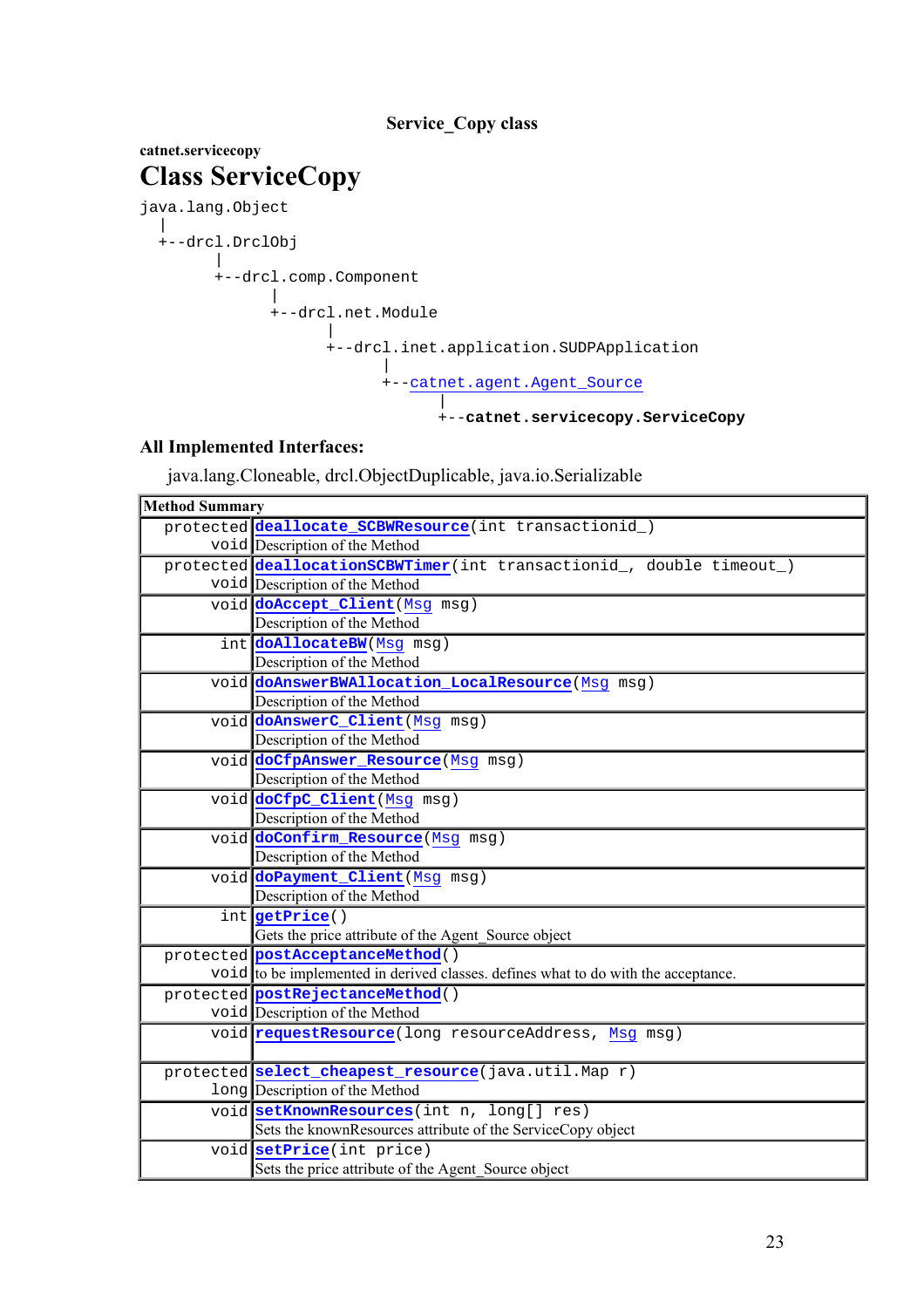#### **Resource class**

#### **catnet.resource Class Resource**  java.lang.Object | +--drcl.DrclObj  $\perp$  +--drcl.comp.Component  $\perp$  +--drcl.net.Module | +--drcl.inet.application.SUDPApplication | +--catnet.agent.Agent\_Source | +--**catnet.resource.Resource**

#### **All Implemented Interfaces:**

java.lang.Cloneable, drcl.ObjectDuplicable, java.io.Serializable

| <b>Method Summary</b> |                                                                                    |  |
|-----------------------|------------------------------------------------------------------------------------|--|
|                       | void doAccept_ServiceCopy(Msg msg)                                                 |  |
|                       | Description of the Method                                                          |  |
|                       | int doAllocateStorage (Msg msg)                                                    |  |
|                       | Description of the Method                                                          |  |
|                       | void doApproveProvideService_ServiceCopy(Msg msg)                                  |  |
|                       | Description of the Method                                                          |  |
|                       | void doBWAllocation_LocalServiceCopy (Msg msg)                                     |  |
|                       | Description of the Method                                                          |  |
|                       | void doCfp_ServiceCopy(Msg msg)                                                    |  |
|                       | Description of the Method                                                          |  |
|                       | void doPayment_ServiceCopy (Msg msg)                                               |  |
|                       | Description of the Method                                                          |  |
|                       | int getPrice()                                                                     |  |
|                       | Gets the price attribute of the Agent Source object                                |  |
|                       | protected postAcceptanceMethod()                                                   |  |
|                       | void to be implemented in derived classes, defines what to do with the acceptance. |  |
|                       | protected postRejectanceMethod()                                                   |  |
|                       | void Description of the Method                                                     |  |
|                       | void setInitialServiceCopiesatResource(int n, long[] res)                          |  |
|                       | Sets the initialServiceCopiesatResource attribute of the Resource object           |  |
|                       | void setPrice(int price)                                                           |  |
|                       | Sets the price attribute of the Agent Source object                                |  |